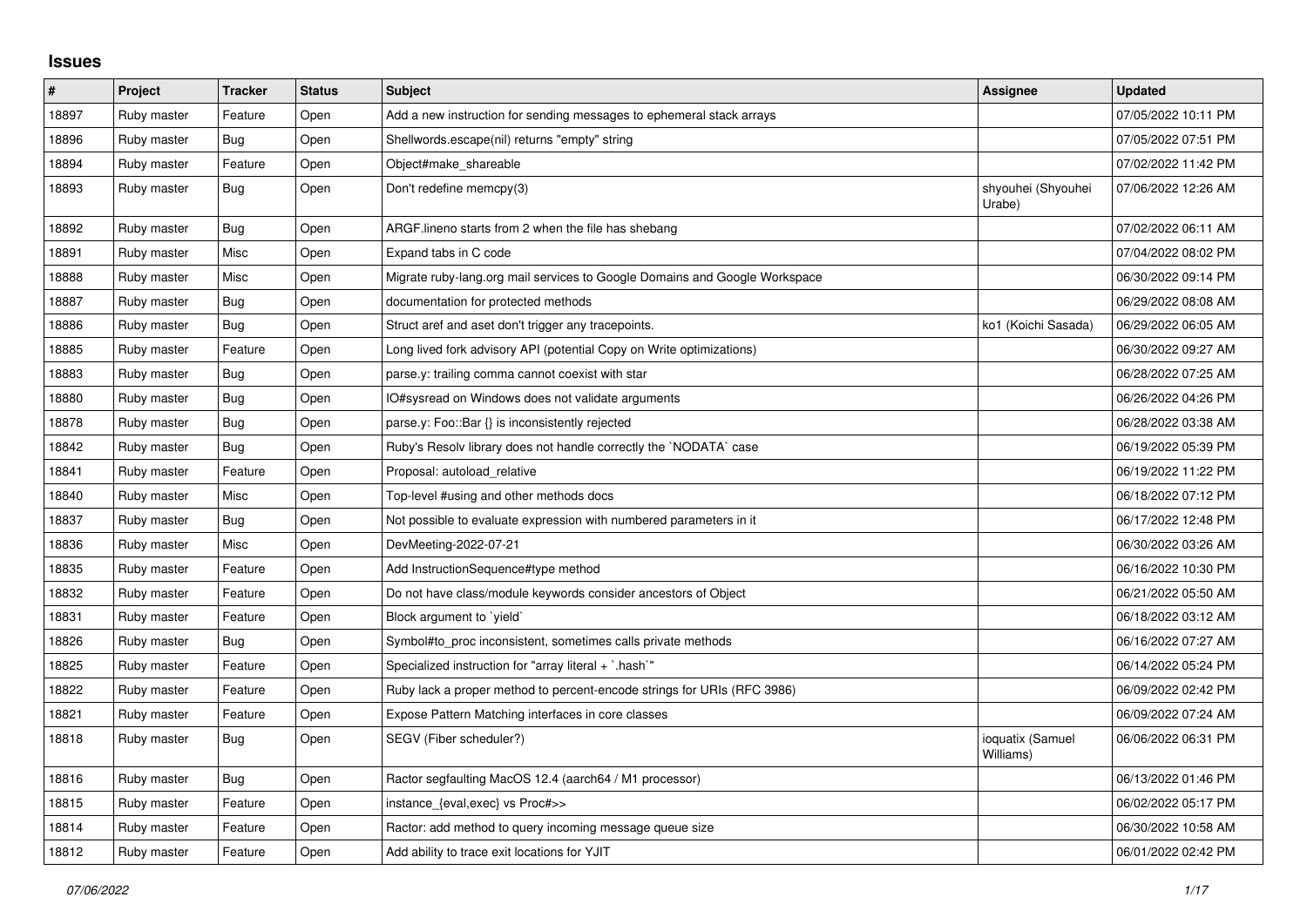| $\pmb{\#}$ | Project     | <b>Tracker</b> | <b>Status</b> | Subject                                                                                                            | Assignee                                      | <b>Updated</b>      |
|------------|-------------|----------------|---------------|--------------------------------------------------------------------------------------------------------------------|-----------------------------------------------|---------------------|
| 18810      | Ruby master | Bug            | Open          | Make `Kernel#p` interruptable.                                                                                     | ioquatix (Samuel<br>Williams)                 | 05/30/2022 12:44 AM |
| 18809      | Ruby master | Feature        | Open          | Add Numeric#ceildiv                                                                                                |                                               | 06/21/2022 06:21 PM |
| 18808      | Ruby master | <b>Bug</b>     | Assigned      | Cannot compile ruby 3.1.2 on powerpc64le-linux without disabling the jit features                                  | k0kubun (Takashi<br>Kokubun)                  | 06/20/2022 10:40 AM |
| 18805      | Ruby master | <b>Bug</b>     | Open          | IO::Buffer is inconsistent when returning a string from an empty buffer                                            |                                               | 05/25/2022 12:45 PM |
| 18804      | Ruby master | <b>Bug</b>     | Open          | Invalid line number for putnil instruction                                                                         |                                               | 05/25/2022 09:22 AM |
| 18799      | Ruby master | <b>Bug</b>     | Open          | Refinement#import_methods vs attr_reader                                                                           |                                               | 05/25/2022 06:50 AM |
| 18798      | Ruby master | Feature        | Open          | 'UnboundMethod#==' with inherited classes                                                                          |                                               | 05/25/2022 12:32 AM |
| 18797      | Ruby master | Bug            | Open          | Third argument to Regexp.new is a bit broken                                                                       |                                               | 05/23/2022 10:11 AM |
| 18796      | Ruby master | <b>Bug</b>     | Open          | GC compaction gets stuck on Mac OS when a debugger is attached                                                     |                                               | 06/08/2022 08:25 AM |
| 18795      | Ruby master | <b>Bug</b>     | Open          | Verbose GC debug output with -DRGENGC_DEBUG=5 causes a crash                                                       |                                               | 06/08/2022 08:24 AM |
| 18794      | Ruby master | <b>Bug</b>     | Open          | Windows - intermittent SEGV TestObjSpace#test_reachable_objects_during_iteration                                   |                                               | 06/30/2022 11:13 PM |
| 18790      | Ruby master | <b>Bug</b>     | Assigned      | cannot load such file -- digest (LoadError)                                                                        | hsbt (Hiroshi<br>SHIBATA)                     | 06/06/2022 12:41 AM |
| 18789      | Ruby master | <b>Bug</b>     | Open          | make test-bundled-gems failed after make install                                                                   |                                               | 05/18/2022 01:01 AM |
| 18784      | Ruby master | <b>Bug</b>     | Open          | `FileUtils.rm_f` and `FileUtils.rm_rf` should not mask exceptions                                                  |                                               | 05/16/2022 09:04 AM |
| 18783      | Ruby master | <b>Bug</b>     | Open          | OptionParser should recognize "-" as an optional argument                                                          |                                               | 05/19/2022 12:15 AM |
| 18782      | Ruby master | <b>Bug</b>     | Open          | Race conditions in autoload when loading the same feature with multiple threads.                                   |                                               | 05/18/2022 09:22 PM |
| 18780      | Ruby master | <b>Bug</b>     | Open          | Incorrect binding receiver for C API rb_eval_string()                                                              |                                               | 06/15/2022 12:14 AM |
| 18776      | Ruby master | Feature        | Open          | <b>Object Shapes</b>                                                                                               |                                               | 05/13/2022 01:11 AM |
| 18774      | Ruby master | Feature        | Open          | Add Queue#pop(timeout:)                                                                                            |                                               | 05/20/2022 12:27 AM |
| 18773      | Ruby master | Feature        | Assigned      | deconstruct to receive a range                                                                                     | ktsj (Kazuki Tsujimoto)   07/04/2022 05:38 PM |                     |
| 18770      | Ruby master | Bug            | Open          | Inconsistent behavior of IO/StringIO's each methods when called with nil as a separator, limit and chomp:<br>true  |                                               | 06/06/2022 05:38 PM |
| 18768      | Ruby master | <b>Bug</b>     | Open          | Inconsistent behavior of IO, StringIO and String each_line methods when return paragraph and chomp:<br>true passed |                                               | 06/10/2022 03:46 PM |
| 18767      | Ruby master | <b>Bug</b>     | Open          | IO.foreach hangs up when passes limit=0                                                                            |                                               | 06/18/2022 02:56 AM |
| 18764      | Ruby master | <b>Bug</b>     | Open          | Build Error when Using msys2-mingw64 and Ruby 3.2                                                                  |                                               | 05/10/2022 06:48 AM |
| 18763      | Ruby master | Bug            | Open          | The configure option "--with-openssI-dir" has lower precedence than pkg-config                                     |                                               | 05/11/2022 11:39 AM |
| 18762      | Ruby master | Feature        | Open          | Add an Array#undigits that compliments Integer#digits                                                              |                                               | 05/03/2022 08:08 PM |
| 18761      | Ruby master | Misc           | Open          | provide an example wasm project                                                                                    | katei (Yuta Saito)                            | 05/23/2022 11:01 AM |
| 18760      | Ruby master | <b>Bug</b>     | Open          | Ractors vs "skynet" microbenchmark                                                                                 |                                               | 05/02/2022 11:36 PM |
| 18759      | Ruby master | <b>Bug</b>     | Open          | snapshot-ruby 2 7: test failure on macos-12                                                                        |                                               | 04/28/2022 12:18 AM |
| 18758      | Ruby master | <b>Bug</b>     | Open          | Ruby fails to build on M1 Mac when x86 Homebrew is installed                                                       |                                               | 04/28/2022 03:19 PM |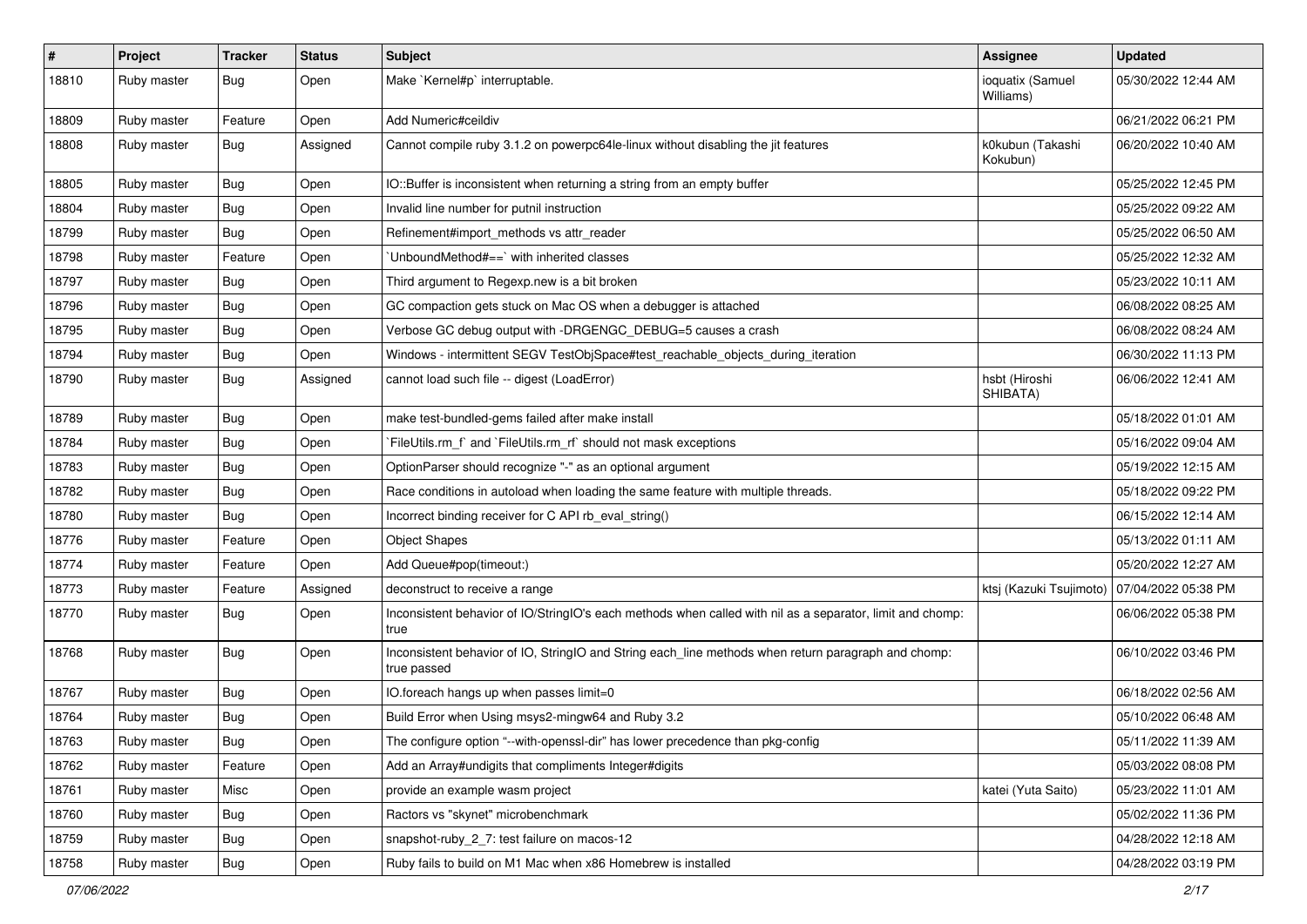| $\vert$ # | Project     | <b>Tracker</b> | <b>Status</b> | Subject                                                                                              | <b>Assignee</b>               | <b>Updated</b>      |
|-----------|-------------|----------------|---------------|------------------------------------------------------------------------------------------------------|-------------------------------|---------------------|
| 18757     | Ruby master | Feature        | Open          | Introduce %R percent literal for anchored regular expression patterns                                |                               | 04/27/2022 05:30 PM |
| 18751     | Ruby master | <b>Bug</b>     | Open          | Regression on master for Method#== when comparing public with private method                         |                               | 05/18/2022 01:27 AM |
| 18743     | Ruby master | Bug            | Open          | Enumerator#next / peek re-use each others stacktraces                                                |                               | 04/19/2022 02:42 PM |
| 18740     | Ruby master | Bug            | Open          | Use of rightward assignment changes line number needed for line-targeted TracePoint                  |                               | 04/27/2022 09:56 AM |
| 18738     | Ruby master | <b>Bug</b>     | Open          | IRB can't recognize heredoc after words                                                              |                               | 04/18/2022 12:00 AM |
| 18737     | Ruby master | Bug            | Open          | Windows 'require' is case independent                                                                |                               | 04/22/2022 06:18 PM |
| 18736     | Ruby master | Feature        | Open          | self-p for method chain                                                                              |                               | 04/15/2022 11:09 AM |
| 18733     | Ruby master | <b>Bug</b>     | Open          | Ruby GC problems cause performance issue with Ractor                                                 |                               | 04/15/2022 09:13 AM |
| 18731     | Ruby master | Bug            | Open          | Parallel test-all sometimes does not run at all some tests                                           |                               | 04/23/2022 12:58 PM |
| 18727     | Ruby master | <b>Bug</b>     | Assigned      | Make failed on x86_64-cygwin (LoadError)                                                             | peterzhu2118 (Peter<br>Zhu)   | 04/16/2022 05:15 AM |
| 18726     | Ruby master | Misc           | Open          | CI Error on c99 and c2x                                                                              | shyouhei (Shyouhei<br>Urabe)  | 04/19/2022 09:05 AM |
| 18725     | Ruby master | Misc           | Open          | IO#write and IO#wait_writable block for write pipe if read pipe is closed in other thread on OpenBSD |                               | 04/13/2022 11:20 PM |
| 18690     | Ruby master | Feature        | Open          | Allow `Kernel#then` to take arguments                                                                |                               | 05/10/2022 06:16 PM |
| 18686     | Ruby master | Bug            | Open          | Regexp supporting unexpected age properties in Ruby < 3.2                                            |                               | 04/08/2022 06:52 PM |
| 18685     | Ruby master | Feature        | Open          | Enumerator.product: Cartesian product of enumerables                                                 |                               | 04/26/2022 07:02 AM |
| 18683     | Ruby master | Feature        | Open          | Allow to create hashes with a specific capacity.                                                     |                               | 04/22/2022 02:34 PM |
| 18678     | Ruby master | <b>Bug</b>     | Open          | Crash on Mac - vm_call0_cfunc_with_frame                                                             |                               | 05/26/2022 05:40 PM |
| 18677     | Ruby master | <b>Bug</b>     | Assigned      | BigDecimal#power (**) returns FloatDomainError when passing an infinite parameter                    | mrkn (Kenta Murata)           | 04/20/2022 02:04 AM |
| 18675     | Ruby master | Feature        | Open          | Add new exception class for resolv timeouts                                                          |                               | 04/01/2022 11:22 PM |
| 18674     | Ruby master | <b>Bug</b>     | Open          | Build failure `make up` with WSL2                                                                    |                               | 04/01/2022 08:51 AM |
| 18668     | Ruby master | Feature        | Open          | Merge `io-nonblock` gems into core                                                                   |                               | 04/21/2022 10:02 AM |
| 18666     | Ruby master | Bug            | Open          | No rule to make target 'yaml/yaml.h', needed by 'api.o'                                              | hsbt (Hiroshi<br>SHIBATA)     | 03/29/2022 11:17 AM |
| 18661     | Ruby master | <b>Bug</b>     | Open          | Net::HTTP behavior changed between 2.6 and 3.1 on windows.                                           |                               | 03/25/2022 01:57 PM |
| 18659     | Ruby master | Feature        | Open          | Create a Binding at the time of an exception and make it available to Rescue                         |                               | 03/25/2022 10:55 AM |
| 18658     | Ruby master | <b>Bug</b>     | Open          | Need openssl 3 support for Ubuntu 22.04 (Ruby 2.7.x and 3.0.x)                                       | rhenium (Kazuki<br>Yamaguchi) | 05/30/2022 08:06 PM |
| 18657     | Ruby master | <b>Bug</b>     | Open          | IRB raises exception when stdout is a pipe                                                           |                               | 06/08/2022 03:34 PM |
| 18654     | Ruby master | Feature        | Open          | Enhancements to prettyprint                                                                          | akr (Akira Tanaka)            | 05/12/2022 01:44 PM |
| 18651     | Ruby master | <b>Bug</b>     | Open          | oob access in CP51932 -> CP50220 transcoder                                                          | akr (Akira Tanaka)            | 03/23/2022 01:17 PM |
| 18647     | Ruby master | Feature        | Open          | Non-recursive option for iseq-targeted Tracepoints in ruby 2.6+                                      |                               | 03/18/2022 09:41 AM |
| 18644     | Ruby master | Feature        | Open          | Coerce anything callable to a Proc                                                                   |                               | 06/18/2022 05:28 PM |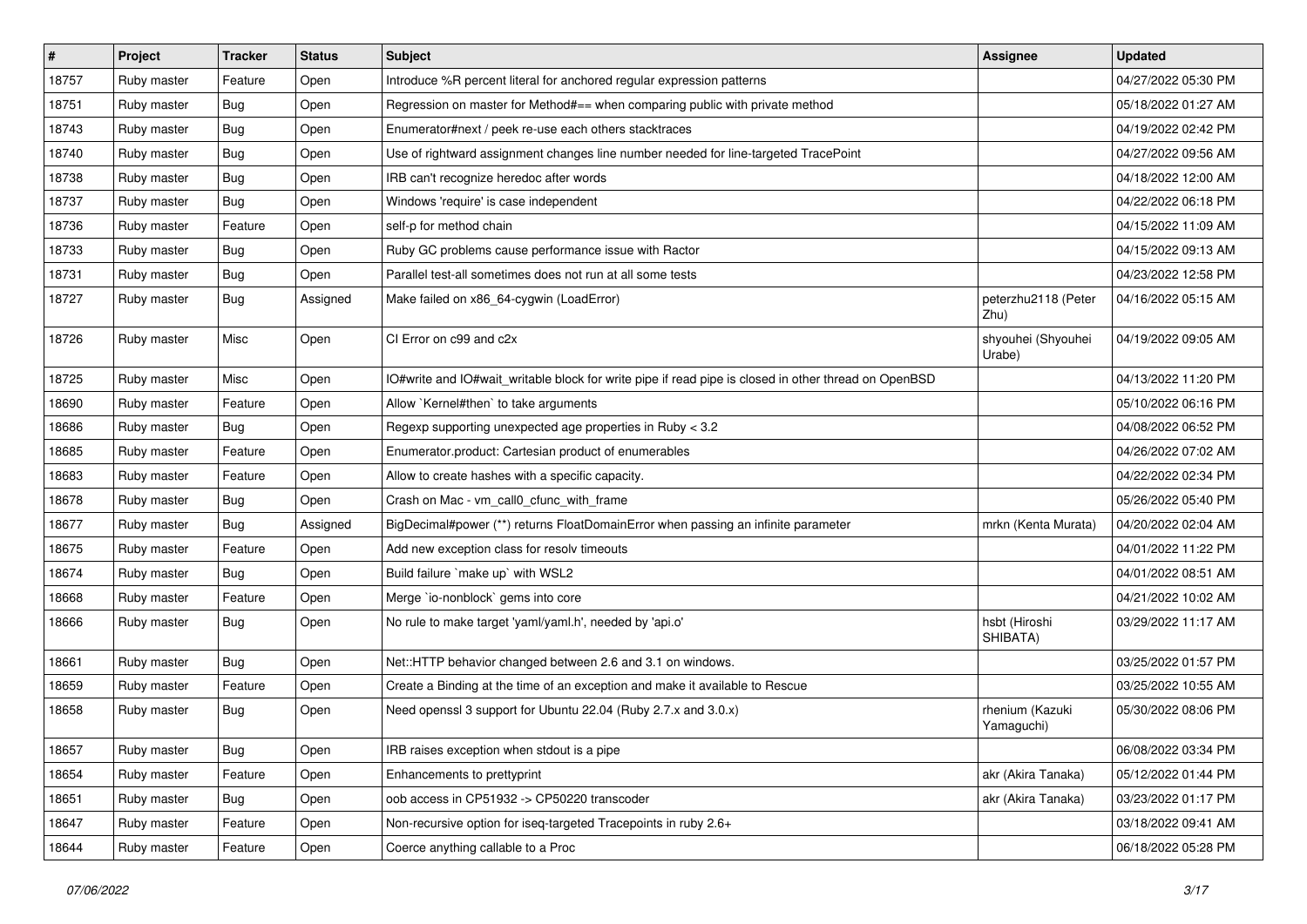| $\vert$ # | Project     | <b>Tracker</b> | <b>Status</b> | Subject                                                                                                             | <b>Assignee</b>            | <b>Updated</b>      |
|-----------|-------------|----------------|---------------|---------------------------------------------------------------------------------------------------------------------|----------------------------|---------------------|
| 18642     | Ruby master | Feature        | Open          | Named ripper fields                                                                                                 |                            | 05/12/2022 01:37 PM |
| 18640     | Ruby master | Feature        | Open          | default empty string argument for `String#sub` and `String#sub!`, e.g. `"hello".sub("I")`                           |                            | 03/19/2022 02:33 AM |
| 18639     | Ruby master | Feature        | Open          | Update Unicode data to Unicode Version 15.0.0                                                                       | duerst (Martin Dürst)      | 03/22/2022 07:38 PM |
| 18630     | Ruby master | Feature        | Open          | Introduce general `IO#timeout` and `IO#timeout=`for all (non-)blocking operations.                                  |                            | 04/21/2022 09:36 AM |
| 18623     | Ruby master | Bug            | Open          | make runnable' does not work                                                                                        | nobu (Nobuyoshi<br>Nakada) | 03/16/2022 01:28 AM |
| 18622     | Ruby master | Bug            | Open          | const_get still looks in Object, while lexical constant lookup no longer does                                       |                            | 04/22/2022 11:26 AM |
| 18617     | Ruby master | Feature        | Open          | Allow multiples keys in Hash#[] acting like Hash#dig                                                                |                            | 03/10/2022 01:36 PM |
| 18616     | Ruby master | Bug            | Open          | Error with clang(1) on MacOS due to __declspec()                                                                    |                            | 03/09/2022 10:50 AM |
| 18614     | Ruby master | <b>Bug</b>     | Open          | Error (busy loop) in<br>TestGemCommandsSetupCommand#test_destdir_flag_does_not_try_to_write_to_the_default_gem_home | hsbt (Hiroshi<br>SHIBATA)  | 03/17/2022 01:03 AM |
| 18608     | Ruby master | Bug            | Open          | 'require': cannot load such file -- ripper (LoadError) after 'make distclean'                                       |                            | 05/27/2022 04:10 AM |
| 18605     | Ruby master | <b>Bug</b>     | Open          | Fails to run on (newer) 32bit Windows with ucrt                                                                     |                            | 04/01/2022 07:52 AM |
| 18603     | Ruby master | Feature        | Open          | Allow syntax like obj.method(arg)=value                                                                             |                            | 02/27/2022 05:04 PM |
| 18601     | Ruby master | Bug            | Open          | Invalid byte sequences in Big5 encodings                                                                            | duerst (Martin Dürst)      | 02/23/2022 07:59 AM |
| 18597     | Ruby master | Feature        | Open          | Strings need a named method like 'dup' that doesn't duplicate if receiver is mutable                                |                            | 02/26/2022 11:56 PM |
| 18594     | Ruby master | Feature        | Open          | Add a #to_h method on URI::Generic                                                                                  |                            | 03/31/2022 01:18 PM |
| 18593     | Ruby master | Feature        | Open          | Add back URI.escape                                                                                                 |                            | 02/18/2022 07:45 PM |
| 18587     | Ruby master | Misc           | Open          | What was the reason behind Ruby choosing SipHash for Hash?                                                          |                            | 02/17/2022 12:02 AM |
| 18583     | Ruby master | Feature        | Open          | Pattern-matching: API for custom unpacking strategies?                                                              |                            | 03/17/2022 01:10 PM |
| 18580     | Ruby master | <b>Bug</b>     | Open          | Range#include? inconsistency for beginless String ranges                                                            |                            | 03/09/2022 10:22 PM |
| 18576     | Ruby master | Feature        | Open          | Rename `ASCII-8BIT` encoding to `BINARY`                                                                            |                            | 03/17/2022 03:06 PM |
| 18573     | Ruby master | Feature        | Open          | Object#pack1                                                                                                        |                            | 02/08/2022 08:51 AM |
| 18572     | Ruby master | <b>Bug</b>     | Assigned      | Performance regression when invoking refined methods                                                                | ko1 (Koichi Sasada)        | 02/10/2022 12:48 AM |
| 18571     | Ruby master | Feature        | Assigned      | Removed the bundled sources from release package after Ruby 3.2                                                     | hsbt (Hiroshi<br>SHIBATA)  | 03/28/2022 06:23 AM |
| 18568     | Ruby master | Feature        | Open          | Explore lazy RubyGems boot to reduce need for --disable-gems                                                        |                            | 02/17/2022 07:15 AM |
| 18567     | Ruby master | Bug            | Open          | Depending on default gems in stdlib gems when not needed considered harmful                                         | hsbt (Hiroshi<br>SHIBATA)  | 04/21/2022 04:45 PM |
| 18564     | Ruby master | Feature        | Open          | Add Exception#detailed_message                                                                                      | mame (Yusuke<br>Endoh)     | 02/01/2022 08:06 PM |
| 18559     | Ruby master | Feature        | Open          | Allocation tracing: Objects created by the parser are attributed to Kernel.require                                  |                            | 06/28/2022 12:21 PM |
| 18554     | Ruby master | Feature        | Open          | Move unicode_normalize to a default gem                                                                             |                            | 01/31/2022 05:51 PM |
| 18553     | Ruby master | Bug            | Open          | Memory leak on compiling method call with kwargs                                                                    | ko1 (Koichi Sasada)        | 03/23/2022 09:34 PM |
| 18551     | Ruby master | Feature        | Open          | Make Range#reverse_each to raise an exception if endless                                                            |                            | 01/28/2022 11:13 PM |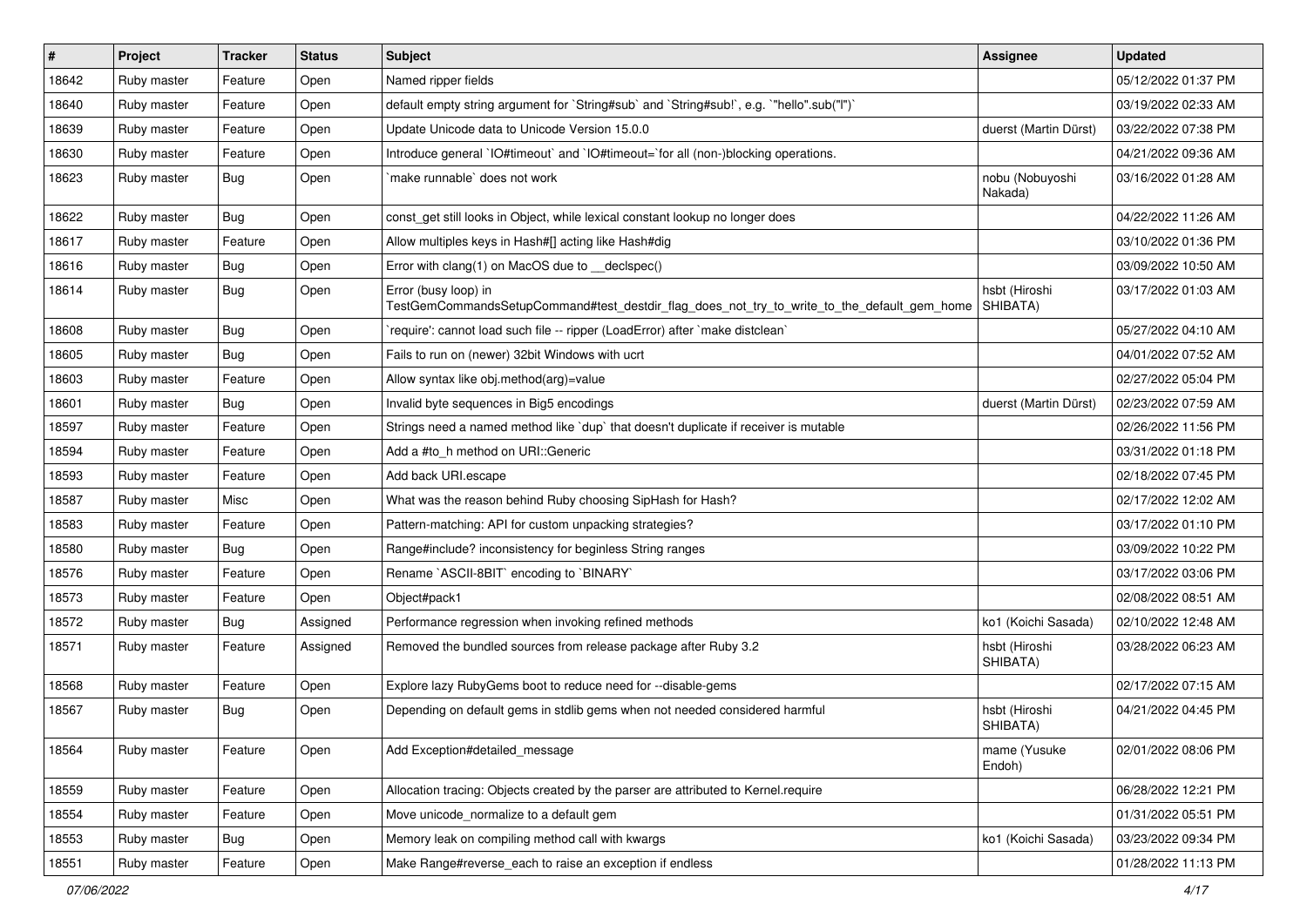| $\vert$ # | Project     | <b>Tracker</b> | <b>Status</b> | Subject                                                                                                     | Assignee                                | <b>Updated</b>      |
|-----------|-------------|----------------|---------------|-------------------------------------------------------------------------------------------------------------|-----------------------------------------|---------------------|
| 18518     | Ruby master | <b>Bug</b>     | Open          | NoMemoryError + [FATAL] failed to allocate memory for twice 1 << large                                      |                                         | 01/28/2022 01:40 PM |
| 18515     | Ruby master | Feature        | Open          | Add Range#reverse_each implementation for performance                                                       |                                         | 01/31/2022 02:23 AM |
| 18510     | Ruby master | Bug            | Open          | Unexpected waiting for console when starting ruby on windows                                                |                                         | 01/23/2022 02:53 PM |
| 18507     | Ruby master | <b>Bug</b>     | Open          | Incorrect target_os detection in configure script                                                           |                                         | 01/25/2022 08:57 AM |
| 18506     | Ruby master | <b>Bug</b>     | Open          | make and make install rebuild items every time unnecessarily - sometimes causing races in parallel installs |                                         | 01/21/2022 01:46 PM |
| 18498     | Ruby master | Feature        | Open          | Introduce a public WeakKeysMap that compares by equality                                                    |                                         | 02/20/2022 04:06 PM |
| 18494     | Ruby master | Feature        | Open          | [RFC] ENV["RUBY_GC_"]= changes GC parameters dynamically                                                    |                                         | 01/17/2022 11:15 PM |
| 18492     | Ruby master | Bug            | Open          | 'rb_rescue2' inside 'rb_protect' segfaults on Windows                                                       |                                         | 01/14/2022 03:17 PM |
| 18478     | Ruby master | Feature        | Open          | Module#constant_pairs                                                                                       |                                         | 01/11/2022 07:55 PM |
| 18477     | Ruby master | Feature        | Open          | Float#sqrt and Integer#sqrt                                                                                 |                                         | 01/11/2022 07:34 PM |
| 18476     | Ruby master | <b>Bug</b>     | Open          | Call to require stuck forever after receiving EAGAIN on writev when running with zeus                       |                                         | 02/28/2022 02:55 PM |
| 18473     | Ruby master | Bug            | Open          | Raw data in Socket::Option#inspect on Amazon Linux 2                                                        |                                         | 01/11/2022 02:13 PM |
| 18472     | Ruby master | <b>Bug</b>     | Open          | rb_w32_map_errno is not found on Ruby-3.1.0                                                                 |                                         | 01/13/2022 09:59 AM |
| 18464     | Ruby master | <b>Bug</b>     | Assigned      | RUBY_INTERNAL_EVENT_NEWOBJ tracepoint causes an interpreter crash when combined with Ractors                | ko1 (Koichi Sasada)                     | 06/08/2022 08:25 AM |
| 18463     | Ruby master | Feature        | Open          | Random number generation with xoshiro                                                                       |                                         | 02/13/2022 09:12 AM |
| 18462     | Ruby master | Feature        | Open          | Proposal to merge WASI based WebAssembly support                                                            |                                         | 03/24/2022 03:05 AM |
| 18459     | Ruby master | Feature        | Assigned      | IRB autocomplete dropdown colour options                                                                    | aycabta (aycabta.)                      | 01/05/2022 02:15 AM |
| 18457     | Ruby master | <b>Bug</b>     | Open          | ruby 2.7.5 fiddle/types.rb use uint32_t but fiddle/cparser.rb lacks uint32_t                                |                                         | 01/03/2022 01:00 PM |
| 18456     | Ruby master | <b>Bug</b>     | Open          | rdoc non-determinism: module includes can be added once or twice to generated .ri                           |                                         | 01/01/2022 11:16 PM |
| 18455     | Ruby master | <b>Bug</b>     | Open          | IO#close` has poor performance and difficult to understand semantics.                                       |                                         | 04/04/2022 02:02 AM |
| 18454     | Ruby master | Bug            | Open          | YJIT slowing down key Discourse benchmarks                                                                  |                                         | 01/04/2022 08:45 AM |
| 18450     | Ruby master | Feature        | Assigned      | Force break in prettyprint                                                                                  | akr (Akira Tanaka)                      | 12/29/2021 02:02 PM |
| 18444     | Ruby master | Bug            | Open          | Trapped TSTP causes a locking deadlock in 3.0.3 onward                                                      |                                         | 05/26/2022 10:29 PM |
| 18440     | Ruby master | Feature        | Open          | YJIT is enabled if any YJIT tuning options are set                                                          |                                         | 12/30/2021 08:17 PM |
| 18439     | Ruby master | Feature        | Open          | Support YJIT for VC++                                                                                       | maximecb (Maxime<br>Chevalier-Boisvert) | 01/10/2022 11:29 PM |
| 18438     | Ruby master | Feature        | Open          | Add `Exception#additional_message` to show additional error information                                     |                                         | 02/07/2022 02:55 AM |
| 18435     | Ruby master | <b>Bug</b>     | Open          | Calling `protected` on ancestor method changes result of `instance_methods(false)`                          |                                         | 06/09/2022 10:23 AM |
| 18429     | Ruby master | <b>Bug</b>     | Open          | Configure ruby-3.0.3 on Solaris 10 Unknown keyword 'URL' in './ruby.tmp.pc'                                 |                                         | 01/18/2022 09:15 PM |
| 18423     | Ruby master | Feature        | Open          | Installing stable versions like 3.0.3 from source generates fatal error by make                             |                                         | 12/23/2021 11:44 PM |
| 18420     | Ruby master | Misc           | Open          | Question about how to handle IO.pipe reader and writer when forking                                         |                                         | 12/22/2021 12:04 AM |
| 18418     | Ruby master | Feature        | Open          | Add Net::HTTP#security_level=                                                                               |                                         | 12/19/2021 11:58 AM |
| 18413     | Ruby master | <b>Bug</b>     | Open          | Segfault in `ripper/lexer.rb`                                                                               |                                         | 12/17/2021 04:49 PM |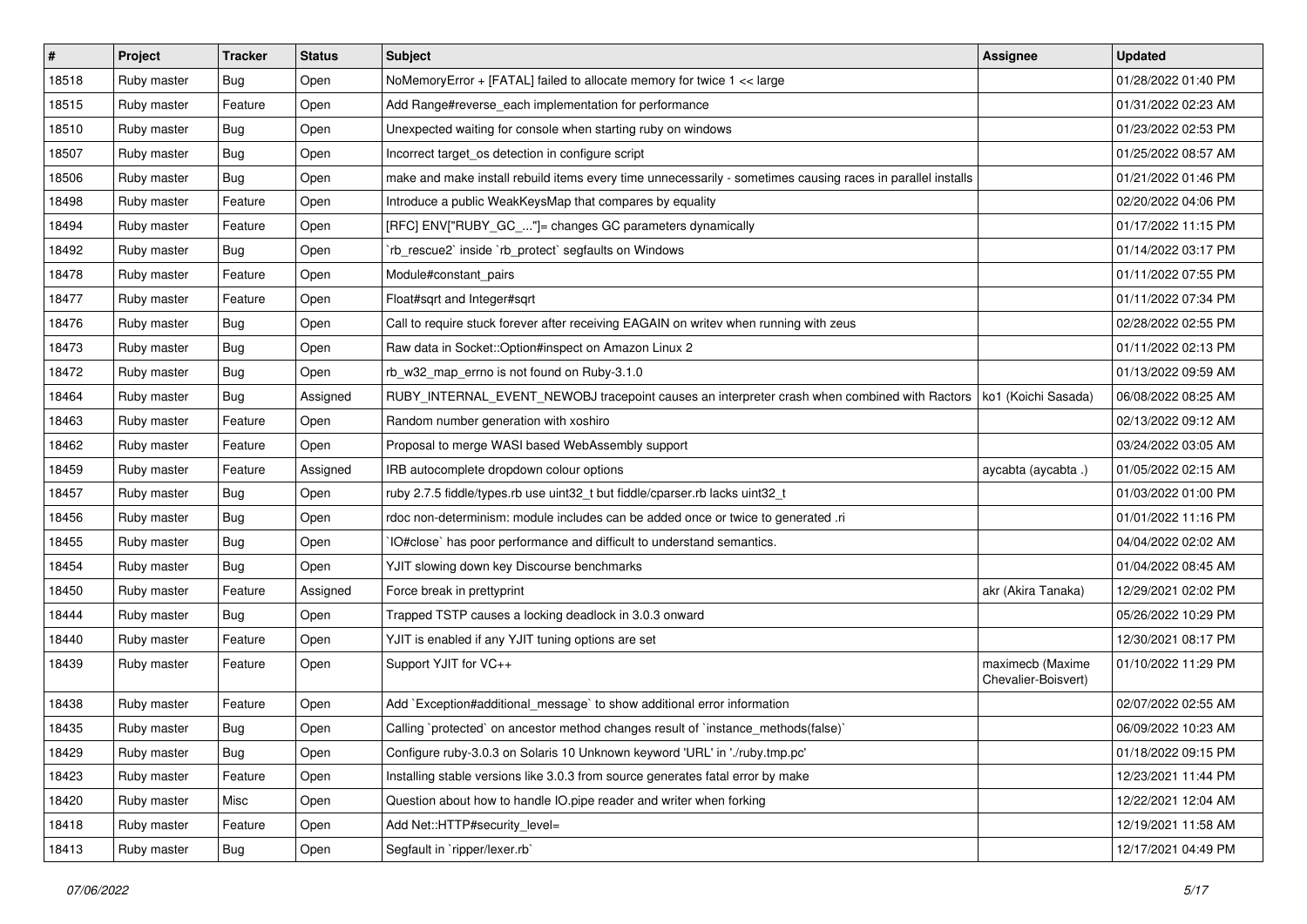| #     | Project     | <b>Tracker</b> | <b>Status</b> | <b>Subject</b>                                                                                                                                                      | Assignee                                      | <b>Updated</b>      |
|-------|-------------|----------------|---------------|---------------------------------------------------------------------------------------------------------------------------------------------------------------------|-----------------------------------------------|---------------------|
| 18412 | Ruby master | Bug            | Open          | Segfault in test_ractor.rb                                                                                                                                          |                                               | 12/17/2021 04:23 AM |
| 18411 | Ruby master | Feature        | Open          | Introduce `Fiber.blocking` for disabling scheduler.                                                                                                                 |                                               | 12/23/2021 05:10 PM |
| 18410 | Ruby master | Feature        | Open          | Proposal to make inspect include underscores on numerics                                                                                                            |                                               | 12/16/2021 09:07 AM |
| 18408 | Ruby master | Feature        | Assigned      | Allow pattern match to set instance variables                                                                                                                       | ktsj (Kazuki Tsujimoto)   01/26/2022 07:07 PM |                     |
| 18404 | Ruby master | Misc           | Open          | 3.1 documentation problems tracking ticket                                                                                                                          |                                               | 12/24/2021 03:59 PM |
| 18402 | Ruby master | Feature        | Open          | <b>Argument Labels</b>                                                                                                                                              |                                               | 01/31/2022 06:14 PM |
| 18401 | Ruby master | Feature        | Open          | Rework `require_relative` to add the "current path" on `\$LOAD_PATH`                                                                                                |                                               | 12/09/2021 05:41 PM |
| 18396 | Ruby master | <b>Bug</b>     | Open          | An unexpected "hash value omission" syntax error when without parentheses call expr follows                                                                         |                                               | 03/29/2022 09:58 PM |
| 18395 | Ruby master | Feature        | Open          | Introduce Array#subtract! for performance                                                                                                                           |                                               | 12/08/2021 04:42 PM |
| 18393 | Ruby master | <b>Bug</b>     | Open          | TestReadline#test_interrupt_in_other_thread fails on armv7hl                                                                                                        |                                               | 12/07/2021 02:03 PM |
| 18384 | Ruby master | Feature        | Open          | Pattern Match Object                                                                                                                                                |                                               | 05/07/2022 06:01 PM |
| 18381 | Ruby master | Bug            | Assigned      | Default vs Bundled gems                                                                                                                                             | hsbt (Hiroshi<br>SHIBATA)                     | 12/15/2021 11:09 AM |
| 18380 | Ruby master | Bug            | Open          | TestAddressResolve#test_socket_getnameinfo_domain_blocking test failures                                                                                            |                                               | 12/21/2021 04:22 PM |
| 18379 | Ruby master | <b>Bug</b>     | Open          | [CI] Windows mingw/ucrt - test-all timeout failures                                                                                                                 |                                               | 12/02/2021 02:23 AM |
| 18376 | Ruby master | Feature        | Open          | Version comparison API                                                                                                                                              |                                               | 12/30/2021 10:33 AM |
| 18371 | Ruby master | Misc           | Assigned      | Release branches (release information in general)                                                                                                                   | naruse (Yui NARUSE)                           | 03/23/2022 10:32 PM |
| 18369 | Ruby master | Feature        | Open          | users.detect(:name, "Dorian") as shorthand for users.detect {  user  user.name == "Dorian" }                                                                        |                                               | 12/03/2021 02:23 PM |
| 18368 | Ruby master | Feature        | Open          | Range#step semantics for non-Numeric ranges                                                                                                                         |                                               | 02/02/2022 03:42 PM |
| 18360 | Ruby master | Feature        | Open          | <b>PrettyPrint enhancements</b>                                                                                                                                     |                                               | 11/24/2021 12:15 AM |
| 18359 | Ruby master | <b>Bug</b>     | Open          | [Windows MinGW] warning Please include winsock2.h before windows.h                                                                                                  |                                               | 11/23/2021 05:07 PM |
| 18357 | Ruby master | Feature        | Open          | Proposal: stop raising when block passed to IO#each_* closes the IO                                                                                                 |                                               | 11/22/2021 09:03 PM |
| 18355 | Ruby master | <b>Bug</b>     | Assigned      | require("pathname") within rack application chnages behaviors of Pathname methods, such as absolute?(),<br>when there are two versions of 'pathname' gem installed. | hsbt (Hiroshi<br>SHIBATA)                     | 11/30/2021 08:01 AM |
| 18352 | Ruby master | Misc           | Open          | What is the Hash#grep expected?                                                                                                                                     |                                               | 11/28/2021 10:39 PM |
| 18338 | Ruby master | <b>Bug</b>     | Open          | Encoding.default_external = Encoding::UTF_16BE may add a wrongly-encoded string to<br>\$LOADED_FEATURES                                                             |                                               | 11/15/2021 07:32 AM |
| 18337 | Ruby master | <b>Bug</b>     | Assigned      | Ruby allows zero-width characters in identifiers                                                                                                                    | duerst (Martin Dürst)                         | 11/24/2021 09:13 AM |
| 18334 | Ruby master | Feature        | Open          | ENV#to_h returns a new Hash object but Hash#to_h does not, which can cause inconsistencies                                                                          |                                               | 11/17/2021 05:46 PM |
| 18332 | Ruby master | Feature        | Open          | a ? b                                                                                                                                                               |                                               | 12/29/2021 04:38 AM |
| 18331 | Ruby master | Feature        | Open          | Kernel.#Time                                                                                                                                                        |                                               | 11/13/2021 12:41 PM |
| 18296 | Ruby master | Feature        | Open          | Custom exception formatting should override `Exception#full_message`.                                                                                               |                                               | 12/15/2021 08:49 PM |
| 18291 | Ruby master | Feature        | Open          | When use $=\sim$ with named group, if regex is on the right side, variable not defined.                                                                             |                                               | 11/06/2021 12:36 PM |
| 18286 | Ruby master | Bug            | Open          | Universal arm64/x86_84 binary built on an x86_64 machine segfaults/is killed on arm64                                                                               |                                               | 05/26/2022 09:45 PM |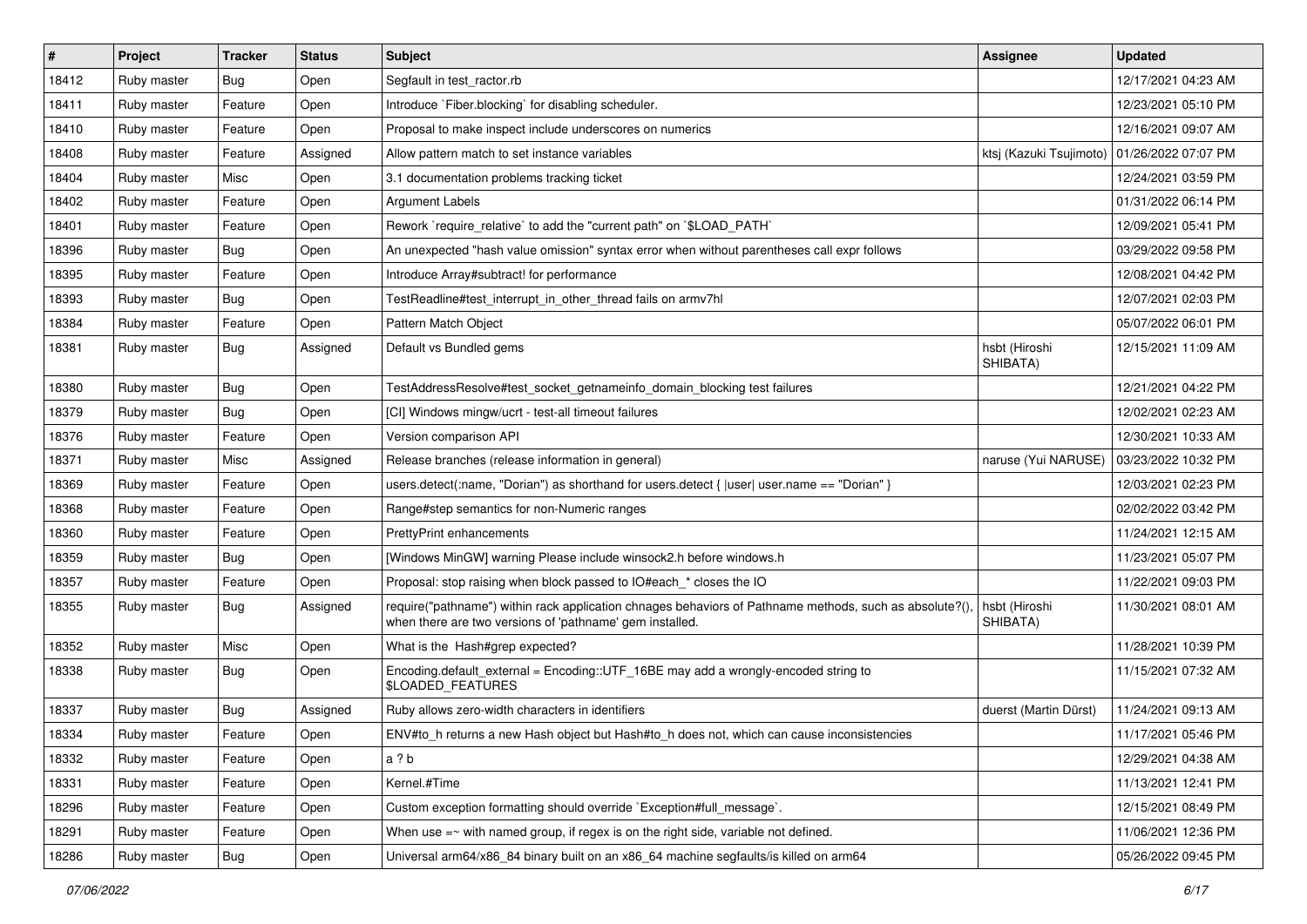| $\vert$ # | Project     | <b>Tracker</b> | <b>Status</b> | Subject                                                                                                                                                               | <b>Assignee</b>               | <b>Updated</b>      |
|-----------|-------------|----------------|---------------|-----------------------------------------------------------------------------------------------------------------------------------------------------------------------|-------------------------------|---------------------|
| 18285     | Ruby master | Feature        | Open          | NoMethodError#message uses a lot of CPU/is really expensive to call                                                                                                   |                               | 01/30/2022 12:45 PM |
| 18281     | Ruby master | <b>Bug</b>     | Open          | Ruby 3.1.0: gem uninstall -alx fails to uninstall debug                                                                                                               |                               | 06/16/2022 01:08 AM |
| 18277     | Ruby master | Bug            | Open          | buffer error (Zlib::BufError) in Zlib::Deflate#deflate when using MJIT                                                                                                | k0kubun (Takashi<br>Kokubun)  | 01/05/2022 03:04 PM |
| 18275     | Ruby master | Feature        | Open          | Add an option to define_method to not capture the surrounding environment                                                                                             | ko1 (Koichi Sasada)           | 12/03/2021 02:34 PM |
| 18269     | Ruby master | <b>Bug</b>     | Open          | trace_opt_not and trace_opt_regexpmatch2 insns are indistinguishable                                                                                                  |                               | 11/12/2021 07:44 AM |
| 18265     | Ruby master | Feature        | Open          | Self-contained one-binary feature which discuss on ruby kaigi 2021 day 2, $\Box$ Ruby Committers vs the<br>World / CRuby Committers                                   |                               | 10/24/2021 04:11 PM |
| 18262     | Ruby master | Feature        | Open          | Enumerator::Lazy#partition                                                                                                                                            |                               | 11/20/2021 10:17 AM |
| 18259     | Ruby master | Feature        | Open          | Support quarter spec %q in Time#strftime                                                                                                                              |                               | 10/21/2021 12:15 PM |
| 18258     | Ruby master | <b>Bug</b>     | Open          | Ractor shareable? can be slow and mutates internal object flags.                                                                                                      | ko1 (Koichi Sasada)           | 10/21/2021 08:58 AM |
| 18257     | Ruby master | Bug            | Open          | rb_mRubyVMFrozenCore is broken by GC run                                                                                                                              |                               | 02/10/2022 12:36 PM |
| 18256     | Ruby master | Feature        | Open          | Change the canonical name of Thread::Mutex, Thread::Queue, Thread::SizedQueue and<br>Thread::ConditionVariable to just Mutex, Queue, SizedQueue and ConditionVariable |                               | 10/20/2021 10:59 PM |
| 18255     | Ruby master | <b>Bug</b>     | Open          | ioctl zeroes the last buffer byte                                                                                                                                     |                               | 10/25/2021 08:13 AM |
| 18248     | Ruby master | Misc           | Open          | Add Feature Triaging Guide                                                                                                                                            |                               | 10/12/2021 03:21 PM |
| 18247     | Ruby master | <b>Bug</b>     | Open          | weird results for `Array#slice` or `Array#[]` with argument of type `Enumerator::ArithmeticSequence`                                                                  |                               | 03/30/2022 11:05 PM |
| 18242     | Ruby master | Feature        | Open          | Parser makes multiple assignment sad in confusing way                                                                                                                 |                               | 10/09/2021 07:58 AM |
| 18228     | Ruby master | Feature        | Open          | Add a 'timeout' option to 'IO.copy_stream'                                                                                                                            |                               | 10/01/2021 05:10 AM |
| 18227     | Ruby master | Feature        | Open          | Static class initialization.                                                                                                                                          | ioquatix (Samuel<br>Williams) | 09/29/2021 09:21 PM |
| 18194     | Ruby master | Feature        | Open          | No easy way to format exception messages per thread/fiber scheduler context.                                                                                          | mame (Yusuke<br>Endoh)        | 09/29/2021 10:10 AM |
| 18186     | Ruby master | Bug            | Open          | SEGV with system command - MinGW?                                                                                                                                     |                               | 09/22/2021 03:20 PM |
| 18181     | Ruby master | Feature        | Open          | Introduce Enumerable#min_with_value, max_with_value, and minmax_with_value                                                                                            |                               | 01/25/2022 07:33 AM |
| 18179     | Ruby master | Feature        | Open          | Add Math methods to Numeric                                                                                                                                           |                               | 03/24/2022 02:54 PM |
| 18169     | Ruby master | Bug            | Assigned      | Local copies of gemified libraries are being released out of sync with their gems                                                                                     | hsbt (Hiroshi<br>SHIBATA)     | 02/25/2022 05:40 PM |
| 18168     | Ruby master | Feature        | Open          | Add ActiveSupport deep_transform_values to Ruby                                                                                                                       |                               | 09/15/2021 05:29 AM |
| 18162     | Ruby master | Feature        | Open          | Shorthand method Proc#isolate to create isolated proc objects                                                                                                         |                               | 09/13/2021 02:33 AM |
| 18159     | Ruby master | Feature        | Open          | Integrate functionality of dead end gem into Ruby                                                                                                                     | matz (Yukihiro<br>Matsumoto)  | 06/17/2022 02:06 PM |
| 18152     | Ruby master | Bug            | Open          | Fix theoretical bug with signals + qsort                                                                                                                              |                               | 09/08/2021 03:38 PM |
| 18151     | Ruby master | Feature        | Open          | Incorrect Resolv result when DNS server is unreachable                                                                                                                |                               | 09/18/2021 12:22 AM |
| 18150     | Ruby master | Misc           | Open          | Proposal: Deprecate leading zero syntax to declare octals, since it's extremely confusing (and Python 3<br>removed it too)                                            |                               | 09/04/2021 03:21 AM |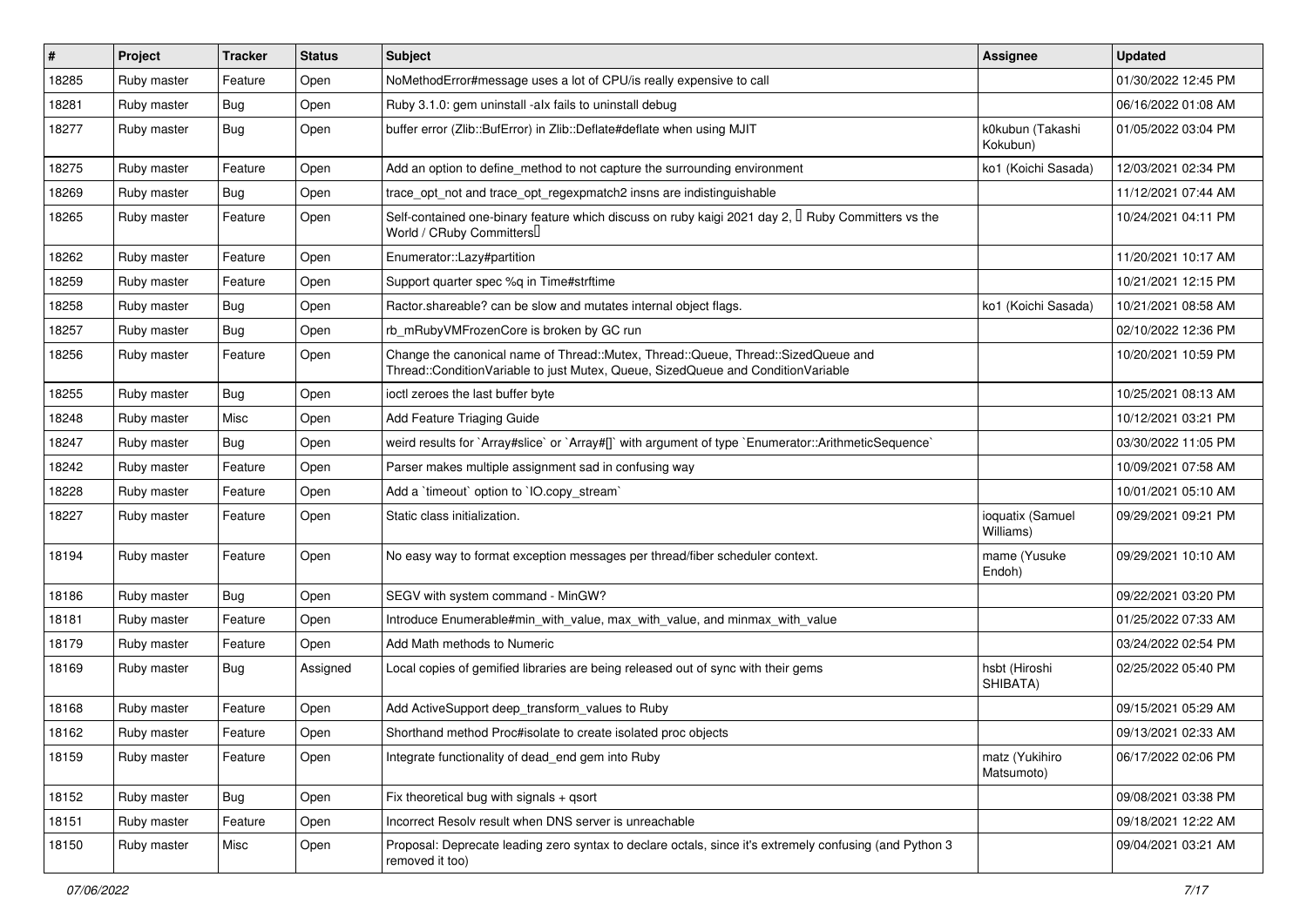| $\vert$ # | Project     | <b>Tracker</b> | <b>Status</b> | Subject                                                                                                 | <b>Assignee</b>               | <b>Updated</b>      |
|-----------|-------------|----------------|---------------|---------------------------------------------------------------------------------------------------------|-------------------------------|---------------------|
| 18146     | Ruby master | Feature        | Open          | Add 'delete_prefix' and 'delete_suffix' to 'Pathname'                                                   |                               | 09/03/2021 04:59 AM |
| 18144     | Ruby master | <b>Bug</b>     | Open          | Timeout not working while regular expression match is running                                           |                               | 09/02/2021 07:08 AM |
| 18142     | Ruby master | Bug            | Assigned      | Segmentation fault with Ruby 3.0.2                                                                      | k0kubun (Takashi<br>Kokubun)  | 09/02/2021 07:43 AM |
| 18137     | Ruby master | Feature        | Open          | A new method to check Proc is isolated or not                                                           |                               | 10/27/2021 07:30 AM |
| 18136     | Ruby master | Feature        | Open          | take_while_after                                                                                        |                               | 01/28/2022 06:23 AM |
| 18135     | Ruby master | Feature        | Open          | Introduce Enumerable#detect_only                                                                        |                               | 09/02/2021 05:44 PM |
| 18133     | Ruby master | <b>Bug</b>     | Assigned      | LTO: TestGCCompact#test_ast_compacts segfaults on i686                                                  |                               | 04/23/2022 04:19 PM |
| 18132     | Ruby master | <b>Bug</b>     | Open          | TODO: fix ccan/list thread safety                                                                       |                               | 01/02/2022 08:22 AM |
| 18131     | Ruby master | <b>Bug</b>     | Open          | addr2line.c: Some inlined functions mistakenly shown                                                    |                               | 08/24/2021 07:59 PM |
| 18129     | Ruby master | Bug            | Open          | Ractor-incompatible global variables can be accessed through alias                                      |                               | 08/23/2021 10:08 PM |
| 18127     | Ruby master | Feature        | Open          | Ractor-local version of Singleton                                                                       |                               | 11/09/2021 02:45 PM |
| 18119     | Ruby master | <b>Bug</b>     | Open          | Ractor crashes when instantiating classes                                                               | ko1 (Koichi Sasada)           | 09/14/2021 01:42 AM |
| 18083     | Ruby master | Feature        | Open          | Capture error in ensure block.                                                                          |                               | 10/21/2021 01:00 PM |
| 18082     | Ruby master | Misc           | Open          | FileUtils.remove_entry_secure has inconsistent document                                                 |                               | 08/17/2021 04:26 PM |
| 18080     | Ruby master | Bug            | Open          | Syntax error on one-line pattern matching                                                               |                               | 08/18/2021 12:38 AM |
| 18073     | Ruby master | <b>Bug</b>     | Open          | test/ruby/test_jit.rb: "error: invalid use of '__builtin_va_arg_pack ()"" on Ruby 2.7.4 on gcc 4.8.5    |                               | 12/03/2021 03:04 PM |
| 18070     | Ruby master | Feature        | Open          | `attr` should be removed                                                                                |                               | 08/09/2021 05:51 PM |
| 18069     | Ruby master | Feature        | Open          | instance_exec` is just ignored when the block is originally a method                                    |                               | 08/10/2021 05:33 AM |
| 18068     | Ruby master | Misc           | Open          | Silence LoadError only if it is for rubygems itself                                                     | hsbt (Hiroshi<br>SHIBATA)     | 08/08/2021 02:21 PM |
| 18063     | Ruby master | Feature        | Open          | io_uring implementation                                                                                 |                               | 08/05/2021 10:02 AM |
| 18061     | Ruby master | <b>Bug</b>     | Open          | Execshield test: libruby.so.N.N.N: FAIL: property-note test because no .note.gnu.property section found |                               | 06/22/2022 07:58 AM |
| 18058     | Ruby master | <b>Bug</b>     | Open          | 3.1.0-dev with MJIT enabled Zlib::BufError during `gem install`                                         | k0kubun (Takashi<br>Kokubun)  | 08/02/2021 08:31 PM |
| 18057     | Ruby master | Feature        | Open          | Introduce Array#mean                                                                                    |                               | 08/02/2021 02:16 PM |
| 18055     | Ruby master | Feature        | Open          | Introduce                                                                                               |                               | 07/30/2021 09:30 AM |
| 18036     | Ruby master | <b>Bug</b>     | Open          | Pthread fibers become invalid on fork - different from normal fibers.                                   | ioquatix (Samuel<br>Williams) | 08/19/2021 07:05 AM |
| 18035     | Ruby master | Feature        | Open          | Introduce general model/semantic for immutable by default.                                              |                               | 11/09/2021 04:47 PM |
| 18034     | Ruby master | <b>Bug</b>     | Assigned      | Segmentation fault fiddle with `--enable-bundled-libffi` and macOS                                      | kou (Kouhei Sutou)            | 11/30/2021 07:39 AM |
| 18033     | Ruby master | Feature        | Open          | Time.new to parse a string                                                                              |                               | 12/07/2021 02:15 PM |
| 18024     | Ruby master | <b>Bug</b>     | Assigned      | Ractor crashes when connections are closed in multiple Ractors                                          | ko1 (Koichi Sasada)           | 12/14/2021 04:41 PM |
| 18013     | Ruby master | <b>Bug</b>     | Open          | Unexpected results when mxiing negated character classes and case-folding                               |                               | 06/29/2021 12:05 PM |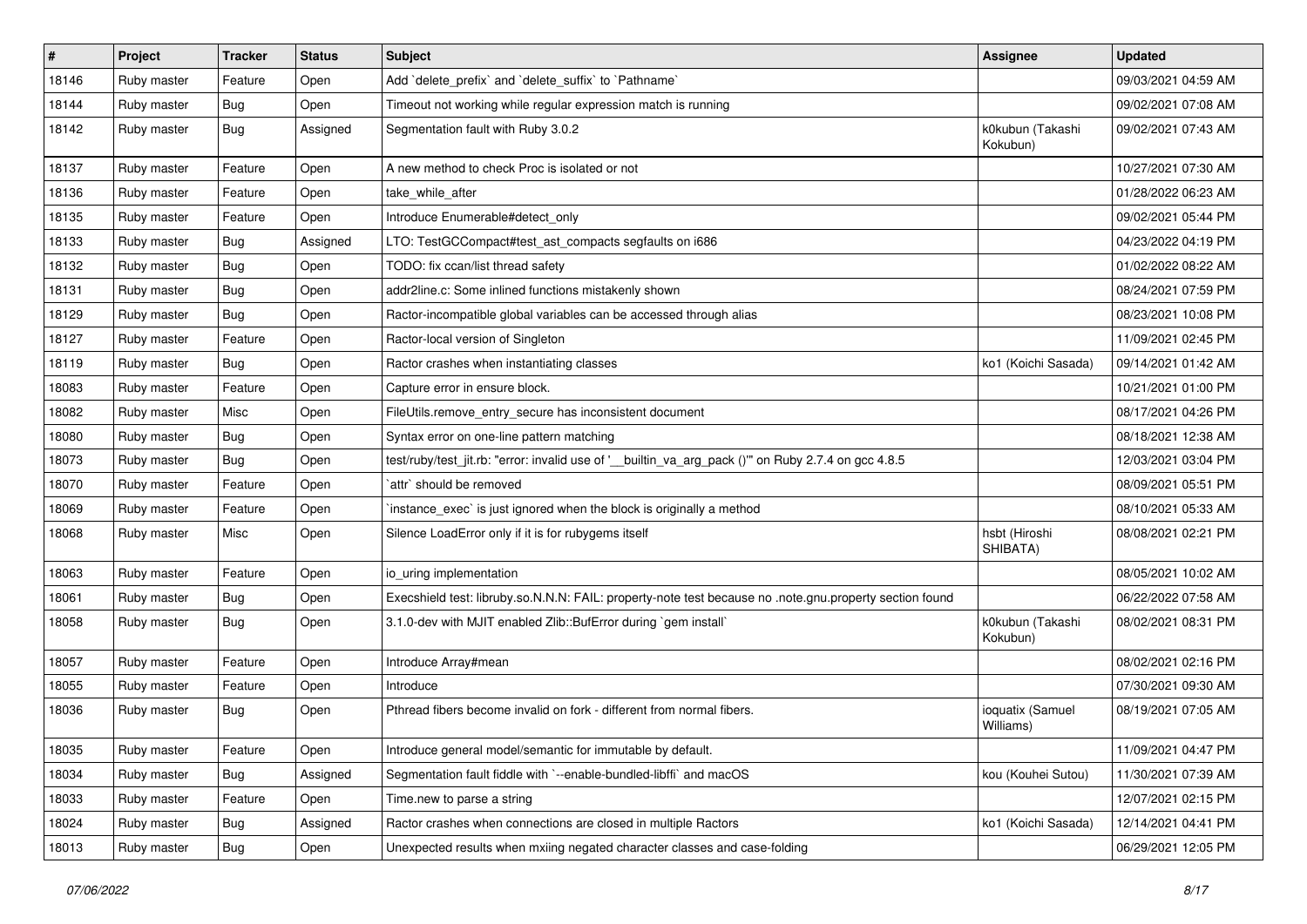| #     | Project     | <b>Tracker</b> | <b>Status</b> | Subject                                                                                                                                     | <b>Assignee</b>              | <b>Updated</b>      |
|-------|-------------|----------------|---------------|---------------------------------------------------------------------------------------------------------------------------------------------|------------------------------|---------------------|
| 18012 | Ruby master | <b>Bug</b>     | Open          | Case-insensitive character classes can only match multiple code points when top-level character class is<br>not negated                     |                              | 06/29/2021 08:35 AM |
| 18010 | Ruby master | <b>Bug</b>     | Open          | Character class with single character gets case-folded with following string                                                                |                              | 06/28/2021 09:30 AM |
| 18009 | Ruby master | <b>Bug</b>     | Open          | Regexps \w and \W with /i option and /u option produce inconsistent results under nested negation and<br>intersection                       |                              | 06/28/2021 09:09 AM |
| 18005 | Ruby master | Feature        | Open          | Enable non-blocking 'binding.irb'.                                                                                                          |                              | 06/24/2021 07:20 PM |
| 18004 | Ruby master | Feature        | Open          | Add Async to the stdlib                                                                                                                     |                              | 07/05/2022 05:09 PM |
| 18002 | Ruby master | <b>Bug</b>     | Open          | s390x: Tests failing without LC_ALL env                                                                                                     | jaruga (Jun Aruga)           | 07/12/2021 04:30 PM |
| 17999 | Ruby master | <b>Bug</b>     | Open          | TestMethod#test zsuper intermittent timeout error on raspbian10-aarch64 CI                                                                  |                              | 06/18/2021 01:33 AM |
| 17998 | Ruby master | <b>Bug</b>     | Assigned      | ractor: process hanging (with ractors initialized, but not being used)                                                                      | ko1 (Koichi Sasada)          | 12/02/2021 08:17 PM |
| 17996 | Ruby master | <b>Bug</b>     | Open          | Cygwin: thread + pipe behavior since Ruby 2.6                                                                                               | cruby-cygwin                 | 05/19/2022 08:20 AM |
| 17995 | Ruby master | <b>Bug</b>     | Open          | Slow down when mjit and Ractor are being used at same time                                                                                  | k0kubun (Takashi<br>Kokubun) | 06/11/2022 04:02 AM |
| 17994 | Ruby master | Feature        | Open          | Clarify 'IO.read' behavior and add 'File.read' method                                                                                       |                              | 07/16/2021 03:04 AM |
| 17990 | Ruby master | <b>Bug</b>     | Open          | Inconsistent behavior of Regexp quantifiers over characters with complex case foldings                                                      |                              | 06/15/2021 11:59 AM |
| 17989 | Ruby master | <b>Bug</b>     | Open          | Case insensitive Regexps do not handle characters with overlapping case foldings                                                            |                              | 06/15/2021 11:43 AM |
| 17950 | Ruby master | Feature        | Open          | Unable to pattern-match against a String key                                                                                                |                              | 06/15/2021 11:42 AM |
| 17944 | Ruby master | Feature        | Open          | Remove Socket.gethostbyaddr and Socket.gethostbyname                                                                                        |                              | 06/10/2021 08:26 AM |
| 17942 | Ruby master | Feature        | Open          | Add a `initialize(public @a, private @b)` shortcut syntax for defining public/private accessors for instance<br>vars as part of constructor |                              | 12/13/2021 12:43 AM |
| 17938 | Ruby master | Feature        | Open          | Keyword alternative for boolean positional arguments                                                                                        |                              | 07/15/2021 06:46 AM |
| 17931 | Ruby master | <b>Bug</b>     | Open          | Compile fails setup option nodynamic                                                                                                        |                              | 07/07/2021 08:51 AM |
| 17926 | Ruby master | Bug            | Open          | spec/ruby/core/file/atime_spec.rb: a random failing test on Travis ppc64le                                                                  |                              | 06/02/2021 04:35 PM |
| 17925 | Ruby master | <b>Bug</b>     | Open          | Pattern matching syntax using semicolon one-line                                                                                            |                              | 06/04/2021 03:08 PM |
| 17924 | Ruby master | Feature        | Open          | Range#infinite?                                                                                                                             |                              | 07/08/2021 11:58 PM |
| 17884 | Ruby master | Feature        | Open          | locindex for profiling tools                                                                                                                | ko1 (Koichi Sasada)          | 05/24/2021 04:17 PM |
| 17882 | Ruby master | Bug            | Assigned      | bootstraptest/test_ractor.rb:224 segfaults on Cygwin                                                                                        | cruby-cygwin                 | 05/19/2022 08:20 AM |
| 17878 | Ruby master | Bug            | Open          | bootstraptest/test_ractor.rb:224 a random failing test with "The outgoing-port is already closed<br>(Ractor::ClosedError)"                  |                              | 09/13/2021 01:10 PM |
| 17859 | Ruby master | Feature        | Open          | Start IRB when running just `ruby`                                                                                                          |                              | 05/14/2021 07:54 AM |
| 17856 | Ruby master | Feature        | Open          | ary.member? is slower than ary.include?                                                                                                     |                              | 05/11/2021 10:12 AM |
| 17851 | Ruby master | Feature        | Open          | ruby extension for memoryview                                                                                                               |                              | 05/05/2021 03:15 PM |
| 17849 | Ruby master | Feature        | Open          | Fix Timeout.timeout so that it can be used in threaded Web servers                                                                          | matz (Yukihiro<br>Matsumoto) | 04/10/2022 06:26 AM |
| 17844 | Ruby master | Feature        | Open          | Support list of methods to test with respond to?                                                                                            |                              | 05/06/2021 07:00 PM |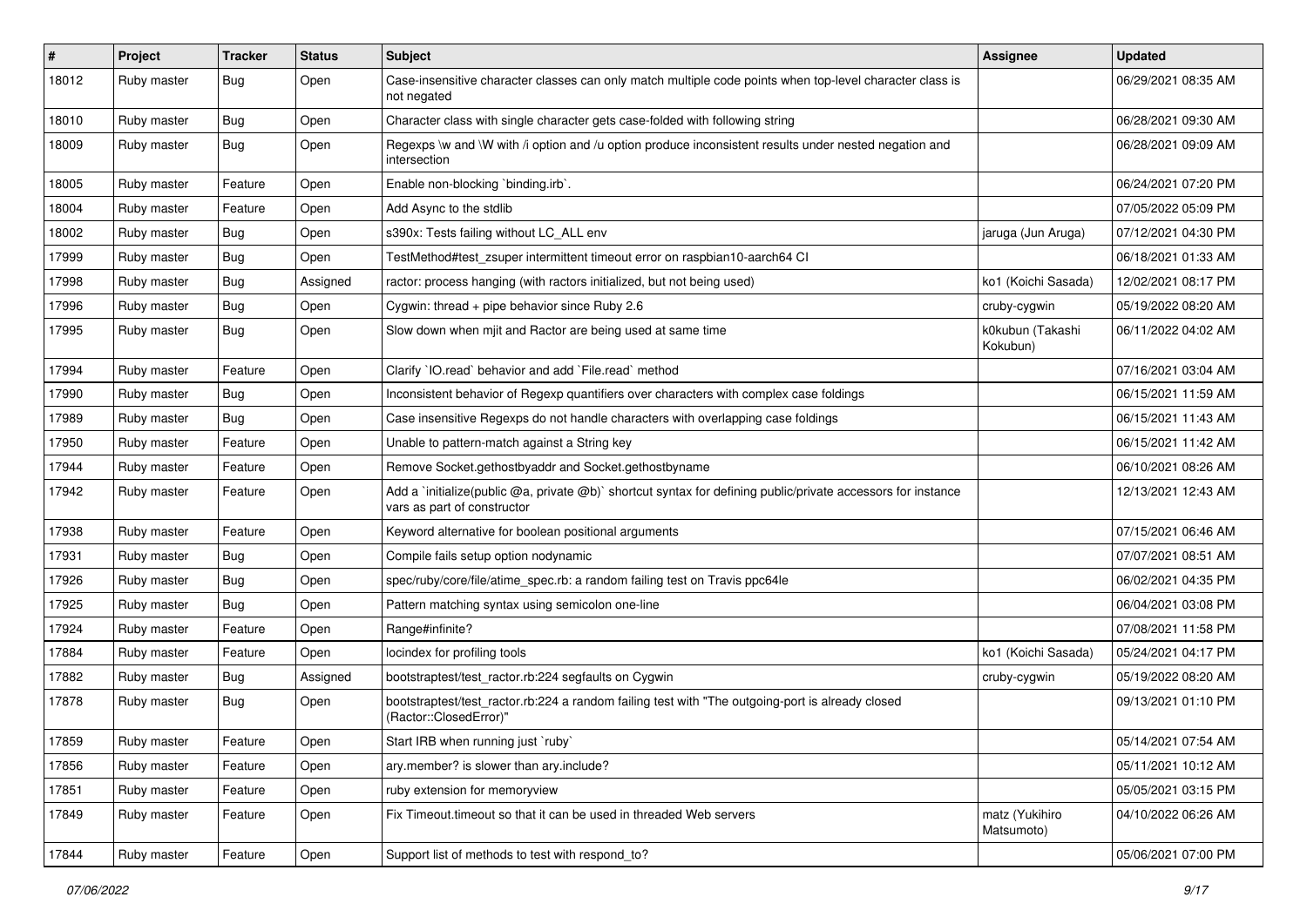| $\sharp$ | Project     | <b>Tracker</b> | <b>Status</b> | <b>Subject</b>                                                                          | Assignee                     | <b>Updated</b>      |
|----------|-------------|----------------|---------------|-----------------------------------------------------------------------------------------|------------------------------|---------------------|
| 17834    | Ruby master | Feature        | Open          | Add a Bytes and BytesArray class that implement memoryview                              |                              | 05/06/2021 02:22 PM |
| 17833    | Ruby master | Feature        | Open          | add IO.readinto(b) where b is a bytes like object that is you can get a memoryview from |                              | 06/30/2021 02:36 PM |
| 17830    | Ruby master | Feature        | Open          | Add Integer#previous and Integer#prev                                                   | matz (Yukihiro<br>Matsumoto) | 04/27/2021 11:35 PM |
| 17829    | Ruby master | Misc           | Open          | Clang/LLVM correctness of x64-mingw32 build (`shorten-64-to-32` warnings)               |                              | 04/26/2021 04:23 PM |
| 17826    | Ruby master | Bug            | Assigned      | Ractor#take hangs if used in multiple Threads                                           | ko1 (Koichi Sasada)          | 12/15/2021 01:30 PM |
| 17825    | Ruby master | Feature        | Open          | Uniformize Float::INFINITY and Date::infinity.new                                       |                              | 05/04/2021 01:43 AM |
| 17817    | Ruby master | <b>Bug</b>     | Open          | --jit outputs ./tmp/_ruby_mjit_*.h: No such file or directory on with TMP               |                              | 04/22/2021 11:57 AM |
| 17815    | Ruby master | Misc           | Open          | Snapcraft Ruby plugin                                                                   |                              | 04/20/2021 07:59 PM |
| 17808    | Ruby master | Feature        | Open          | Feature Request: JS like splat of Object properties as named method parameters          |                              | 04/17/2021 11:43 PM |
| 17799    | Ruby master | Bug            | Open          | Seg fault in rb_class_clear_method_cache                                                |                              | 12/09/2021 05:39 AM |
| 17797    | Ruby master | Feature        | Open          | MIPS support for addr2line.c                                                            |                              | 04/13/2021 03:49 AM |
| 17792    | Ruby master | Bug            | Open          | make notes and make test fail with Ruby3.0.1p64 RaspberryPI 4B Ubuntu 20.10 ARM64       |                              | 05/23/2021 08:23 PM |
| 17790    | Ruby master | Feature        | Open          | Have a way to clear a String without resetting its capacity                             |                              | 04/21/2021 11:27 PM |
| 17786    | Ruby master | Feature        | Open          | Proposal: new "ends" keyword                                                            |                              | 04/11/2021 01:40 AM |
| 17785    | Ruby master | Feature        | Open          | Allow named parameters to be keywords                                                   | matz (Yukihiro<br>Matsumoto) | 12/17/2021 06:10 PM |
| 17774    | Ruby master | <b>Bug</b>     | Open          | Quantified empty group causes regex to fail                                             |                              | 10/13/2021 04:43 PM |
| 17773    | Ruby master | Feature        | Open          | Alias `Numeric#zero?` and `Float#zero?` as `Numeric#empty?` and `Float#empty?`          |                              | 04/02/2021 03:39 PM |
| 17771    | Ruby master | Feature        | Open          | String#start_with? should not construct MatchData or set \$~                            |                              | 04/02/2021 02:49 PM |
| 17758    | Ruby master | Feature        | Open          | Provide Hash#count for performance improvement                                          |                              | 03/28/2021 06:39 PM |
| 17753    | Ruby master | Feature        | Open          | Add Module#namespace                                                                    |                              | 07/04/2022 01:42 AM |
| 17749    | Ruby master | Feature        | Open          | Const source location without name                                                      |                              | 04/17/2021 07:38 AM |
| 17743    | Ruby master | Feature        | Open          | Show argument types in backtrace                                                        |                              | 03/25/2021 06:39 PM |
| 17741    | Ruby master | Feature        | Open          | Ruby links to `objc` for convenience - this should be moved into a native ext           |                              | 03/23/2021 01:24 AM |
| 17722    | Ruby master | <b>Bug</b>     | Open          | define_method with shareable results in "defined in a different Ractor"                 |                              | 08/24/2021 12:03 PM |
| 17720    | Ruby master | Misc           | Assigned      | Cirrus CI to check non-x86_64 architecture cases by own machines                        | jaruga (Jun Aruga)           | 09/26/2021 10:24 AM |
| 17718    | Ruby master | Feature        | Open          | a method paramaters object that can be pattern matched against                          |                              | 03/24/2021 01:29 PM |
| 17683    | Ruby master | Misc           | Open          | Current status of beginless range (experimental or not)                                 |                              | 06/05/2021 07:22 AM |
| 17682    | Ruby master | Feature        | Open          | String#casecmp performance improvement                                                  |                              | 03/24/2021 02:29 PM |
| 17680    | Ruby master | Bug            | Open          | tab completion no longer works on irb3.0                                                |                              | 03/13/2021 08:06 AM |
| 17679    | Ruby master | <b>Bug</b>     | Assigned      | Ractor incoming channel can consume unlimited resources                                 | ko1 (Koichi Sasada)          | 06/30/2022 10:49 AM |
| 17678    | Ruby master | <b>Bug</b>     | Assigned      | Ractors do not restart after fork                                                       | ko1 (Koichi Sasada)          | 03/09/2021 12:42 AM |
| 17677    | Ruby master | Bug            | Assigned      | Ractor crashes fork when blocking                                                       | ko1 (Koichi Sasada)          | 03/09/2021 12:42 AM |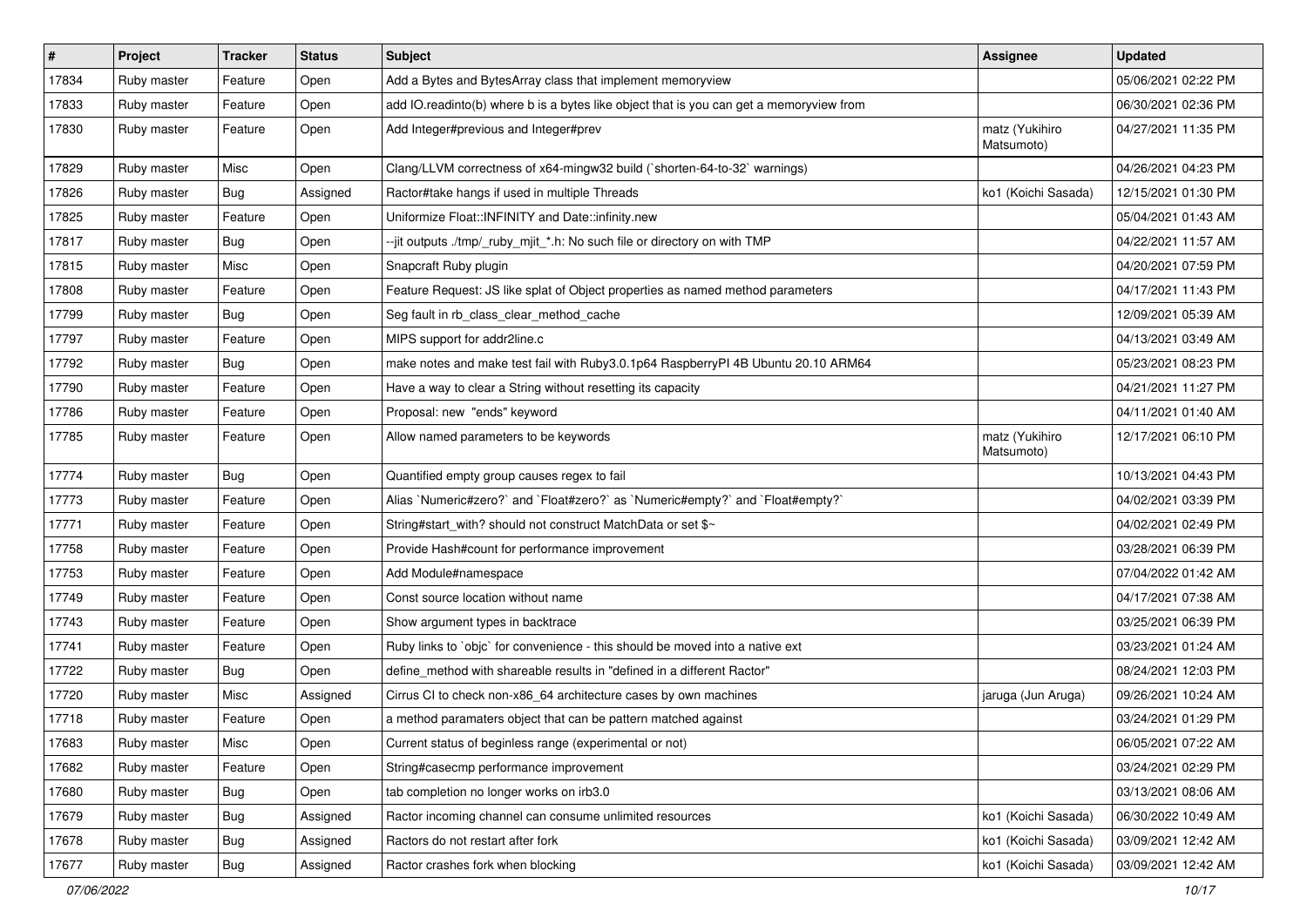| #     | Project     | <b>Tracker</b> | <b>Status</b> | <b>Subject</b>                                                                                                                                             | Assignee                      | <b>Updated</b>      |
|-------|-------------|----------------|---------------|------------------------------------------------------------------------------------------------------------------------------------------------------------|-------------------------------|---------------------|
| 17676 | Ruby master | <b>Bug</b>     | Assigned      | Accessing ENV from Ractor raises IsolationError                                                                                                            | ko1 (Koichi Sasada)           | 03/09/2021 02:37 AM |
| 17667 | Ruby master | <b>Bug</b>     | Open          | Module#name needs synchronization                                                                                                                          | ko1 (Koichi Sasada)           | 03/02/2021 07:31 AM |
| 17664 | Ruby master | Bug            | Assigned      | Behavior of sockets changed in Ruby 3.0 to non-blocking                                                                                                    | ioquatix (Samuel<br>Williams) | 07/12/2021 10:28 AM |
| 17663 | Ruby master | Feature        | Open          | Enumerator#with, an alternative to Enumerator#with object                                                                                                  |                               | 03/02/2021 05:48 PM |
| 17662 | Ruby master | Misc           | Assigned      | The heredoc pattern used in tests does not syntax highlight correctly in many editors                                                                      | nobu (Nobuyoshi<br>Nakada)    | 06/30/2021 12:54 PM |
| 17660 | Ruby master | Feature        | Open          | Expose information about which basic methods have been redefined                                                                                           |                               | 03/02/2021 03:31 PM |
| 17647 | Ruby master | Feature        | Open          | Print register `r11` on 32-bit ARM Linux                                                                                                                   |                               | 04/30/2021 11:22 AM |
| 17646 | Ruby master | Bug            | Open          | Check for `__builtin_mul_overflow` with `long long` arguments                                                                                              |                               | 02/19/2021 06:19 PM |
| 17638 | Ruby master | Feature        | Assigned      | Support backtracing with the libbacktrace library                                                                                                          | naruse (Yui NARUSE)           | 03/05/2021 03:40 PM |
| 17637 | Ruby master | Misc           | Open          | Endless ranges with `nil` boundary weird behavior                                                                                                          |                               | 02/19/2021 07:57 AM |
| 17627 | Ruby master | Feature        | Open          | Suggestion: Implement `freeze_values` instance method on collection-like classes.                                                                          |                               | 02/16/2021 07:58 PM |
| 17624 | Ruby master | <b>Bug</b>     | Open          | Ractor.receive is not thread-safe                                                                                                                          | ko1 (Koichi Sasada)           | 09/14/2021 01:40 AM |
| 17617 | Ruby master | Bug            | Open          | When a Ractor's incoming port is closed, Ractor.receive_if does not raise Ractor::ClosedError, but instead<br>blocks indefinitely                          | ko1 (Koichi Sasada)           | 09/14/2021 01:40 AM |
| 17616 | Ruby master | Feature        | Open          | Support backtracing on Linux with non-GNU-libc + libunwind                                                                                                 |                               | 02/09/2021 01:12 PM |
| 17611 | Ruby master | Feature        | Open          | Expose `rb_execarg` interfaces and `rb_grantpt`                                                                                                            |                               | 02/07/2021 01:52 AM |
| 17593 | Ruby master | Feature        | Assigned      | load_iseq_eval should override the ISeq path                                                                                                               | ko1 (Koichi Sasada)           | 02/16/2021 08:27 AM |
| 17591 | Ruby master | Misc           | Open          | Test frameworks and REPLs do not show deprecation warnings by default                                                                                      |                               | 02/17/2021 09:06 AM |
| 17586 | Ruby master | Misc           | Open          | Please run Windows CI in all std-lib repos                                                                                                                 |                               | 01/28/2021 02:34 PM |
| 17579 | Ruby master | Feature        | Open          | [Proposal] A suggestion for newline-separated shorthand notation, for the creation of Arrays containing<br>strings that may contain ' ' (space) characters |                               | 01/25/2021 04:33 PM |
| 17578 | Ruby master | Bug            | Assigned      | mkmf experimental C++ Support                                                                                                                              | nobu (Nobuyoshi<br>Nakada)    | 01/27/2021 03:51 AM |
| 17576 | Ruby master | Feature        | Open          | Partial Functions (procs, lambdas)                                                                                                                         |                               | 01/24/2021 07:58 PM |
| 17569 | Ruby master | Misc           | Open          | uri lib maintainership                                                                                                                                     | akr (Akira Tanaka)            | 01/23/2021 10:42 AM |
| 17566 | Ruby master | Feature        | Open          | Tune thread QoS / efficiency on macOS                                                                                                                      |                               | 01/29/2021 09:16 AM |
| 17565 | Ruby master | Misc           | Open          | Prefer use of access(2) in rb_file_load_ok() to check for existence of require'd files                                                                     |                               | 01/21/2021 08:52 PM |
| 17562 | Ruby master | Feature        | Open          | Update - E option in -- help                                                                                                                               |                               | 01/19/2021 05:38 PM |
| 17550 | Ruby master | Feature        | Open          | Why no function to get all subdirectories of a directory?                                                                                                  |                               | 01/18/2021 08:57 AM |
| 17548 | Ruby master | Feature        | Open          | Need simple way to include symlink directories in Dir.glob                                                                                                 |                               | 03/21/2022 01:35 PM |
| 17543 | Ruby master | <b>Bug</b>     | Open          | Ractor isolation broken by `self` in shareable proc                                                                                                        | ko1 (Koichi Sasada)           | 01/29/2021 03:06 PM |
| 17531 | Ruby master | <b>Bug</b>     | Open          | did_you_mean' not Ractor friendly                                                                                                                          | ko1 (Koichi Sasada)           | 01/29/2021 08:48 AM |
| 17528 | Ruby master | Feature        | Open          | Make Addrinfo.getaddrinfo fall back to Timeout.timeout for :resolv_timeout                                                                                 |                               | 01/13/2021 08:50 PM |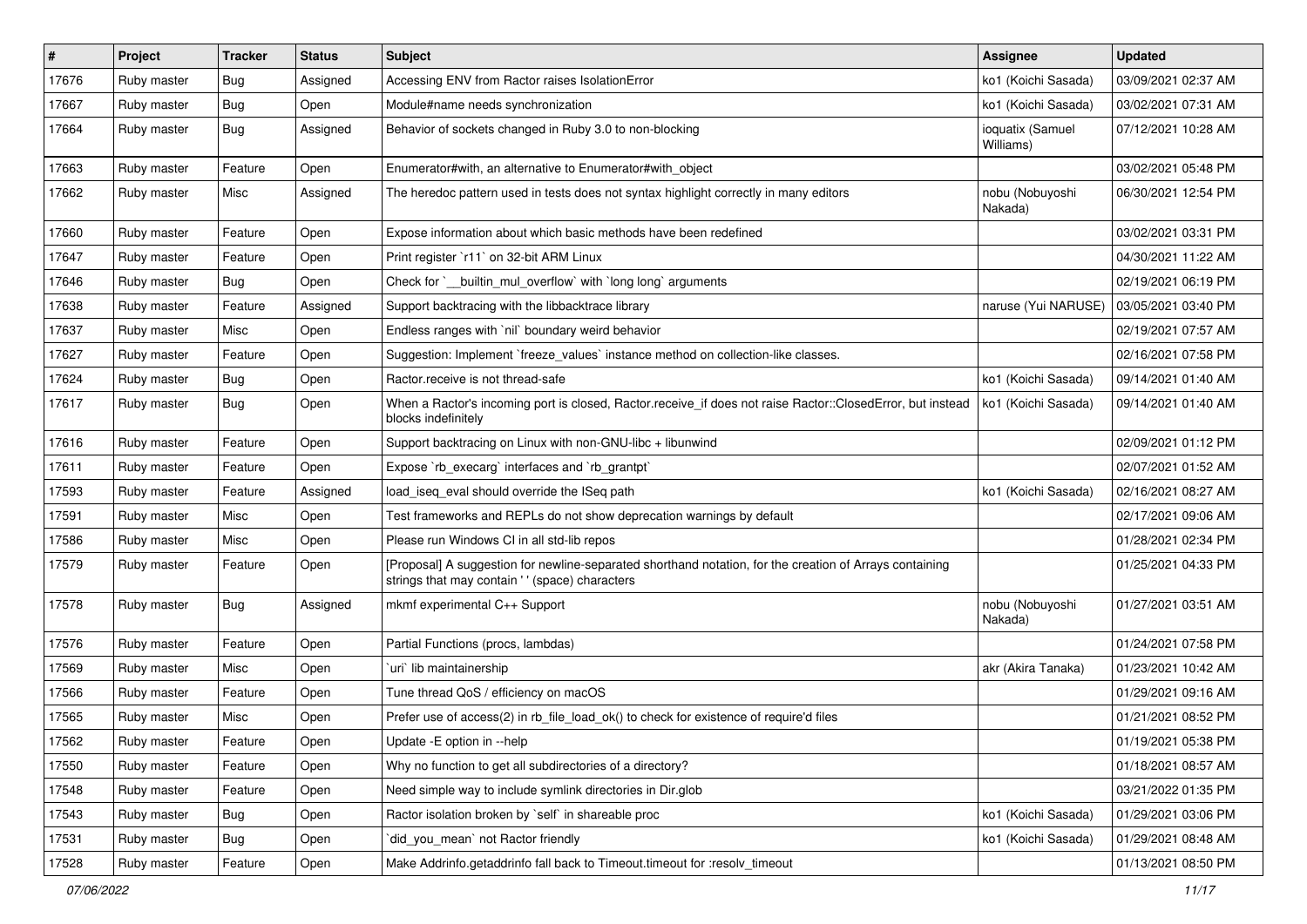| $\sharp$ | Project     | <b>Tracker</b> | <b>Status</b> | <b>Subject</b>                                                                    | <b>Assignee</b>                               | Updated             |
|----------|-------------|----------------|---------------|-----------------------------------------------------------------------------------|-----------------------------------------------|---------------------|
| 17525    | Ruby master | Feature        | Open          | Implement Happy Eyeballs Version 2 (RFC8305) in Socket.tcp                        | Glass_saga (Masaki<br>Matsushita)             | 06/16/2022 01:08 AM |
| 17516    | Ruby master | Bug            | Assigned      | forking in a ractor causes Ruby to crash                                          | ko1 (Koichi Sasada)                           | 11/30/2021 05:26 AM |
| 17513    | Ruby master | Bug            | Open          | Methods of shareable objects and UnboundMethods should be shareable               | ko1 (Koichi Sasada)                           | 01/06/2021 08:53 PM |
| 17506    | Ruby master | Bug            | Open          | Ractor isolation broken by ThreadGroup                                            |                                               | 01/03/2021 08:05 PM |
| 17502    | Ruby master | Misc           | Open          | C vs Ruby                                                                         | ko1 (Koichi Sasada)                           | 12/02/2021 07:53 PM |
| 17496    | Ruby master | Feature        | Open          | Add constant Math::TAU                                                            |                                               | 01/13/2021 05:47 AM |
| 17478    | Ruby master | <b>Bug</b>     | Assigned      | Ruby3.0 is slower than Ruby2.7.2 when parsing a large CSV file                    | kou (Kouhei Sutou)                            | 11/24/2021 05:12 AM |
| 17474    | Ruby master | Feature        | Open          | Interpreting constants at compile time                                            |                                               | 01/07/2021 04:40 PM |
| 17473    | Ruby master | Feature        | Open          | Make Pathname to embedded class of Ruby                                           | akr (Akira Tanaka)                            | 01/07/2022 09:25 AM |
| 17472    | Ruby master | Feature        | Open          | HashWithIndifferentAccess like Hash extension                                     |                                               | 06/16/2022 01:08 AM |
| 17471    | Ruby master | Feature        | Open          | send_if method for improved conditional chaining                                  |                                               | 12/29/2020 03:23 PM |
| 17468    | Ruby master | Feature        | Open          | Deprecate RUBY_DEVEL                                                              |                                               | 06/16/2022 01:08 AM |
| 17422    | Ruby master | Misc           | Open          | 3.0 documentation problems tracking ticket                                        |                                               | 12/24/2020 12:51 PM |
| 17420    | Ruby master | Bug            | Open          | Unsafe mutation of \$" when doing non-RubyGems require in Ractor                  | ko1 (Koichi Sasada)                           | 01/07/2021 01:23 PM |
| 17416    | Ruby master | Feature        | Open          | Improve performance Kernel#itself                                                 |                                               | 12/21/2020 01:14 PM |
| 17414    | Ruby master | Feature        | Open          | Ractor should allow access to shareable attributes for Modules/Classes            | ko1 (Koichi Sasada)                           | 12/21/2020 03:56 PM |
| 17406    | Ruby master | Feature        | Open          | Add `NoMatchingPatternError#depth`                                                |                                               | 12/19/2020 03:18 PM |
| 17404    | Ruby master | Feature        | Open          | Ractor `move:` API to allow shareability check                                    | ko1 (Koichi Sasada)                           | 12/18/2020 09:17 PM |
| 17400    | Ruby master | Bug            | Open          | Incorrect character downcase for Greek Sigma                                      | duerst (Martin Dürst)                         | 12/17/2020 06:56 AM |
| 17399    | Ruby master | Misc           | Open          | Are endless methods experimental?                                                 |                                               | 12/22/2020 07:05 PM |
| 17393    | Ruby master | Feature        | Open          | `Ractor::Moved#inspect`                                                           | ko1 (Koichi Sasada)                           | 12/21/2020 05:47 PM |
| 17390    | Ruby master | Misc           | Open          | Class and method-level docs for Ractor                                            |                                               | 12/13/2020 06:33 PM |
| 17383    | Ruby master | Bug            | Open          | 3.0 recursion memory speed issues                                                 |                                               | 12/09/2020 05:41 PM |
| 17376    | Ruby master | Misc           | Assigned      | Reduce number of GitHub Actions                                                   | shyouhei (Shyouhei<br>Urabe)                  | 12/10/2020 11:50 AM |
| 17375    | Ruby master | Feature        | Open          | Add scheduler callbacks for transferring fibers                                   |                                               | 12/07/2020 11:31 PM |
| 17373    | Ruby master | Bug            | Open          | Ruby 3.0 is slower at Discourse bench than Ruby 2.7                               |                                               | 01/04/2021 06:47 AM |
| 17363    | Ruby master | Feature        | Assigned      | Timeouts                                                                          | ko1 (Koichi Sasada)                           | 05/14/2022 09:06 AM |
| 17359    | Ruby master | Bug            | Open          | Ractor copy mode is not Ractor-safe                                               | ko1 (Koichi Sasada)                           | 12/02/2020 05:42 PM |
| 17357    | Ruby master | Feature        | Open          | Queue#pop` should have a block form for closed queues                             |                                               | 01/12/2021 07:32 AM |
| 17356    | Ruby master | Feature        | Open          | Alignment of memory allocated through Fiddle struct's malloc                      |                                               | 12/02/2020 11:06 AM |
| 17355    | Ruby master | Feature        | Assigned      | Using same set of names in or-patterns (pattern matching with $Foo(x)   Bar(x)$ ) | ktsj (Kazuki Tsujimoto)   09/13/2021 09:11 AM |                     |
| 17354    | Ruby master | <b>Bug</b>     | Open          | Module#const_source_location is misleading for constants awaiting autoload        |                                               | 03/26/2021 05:56 PM |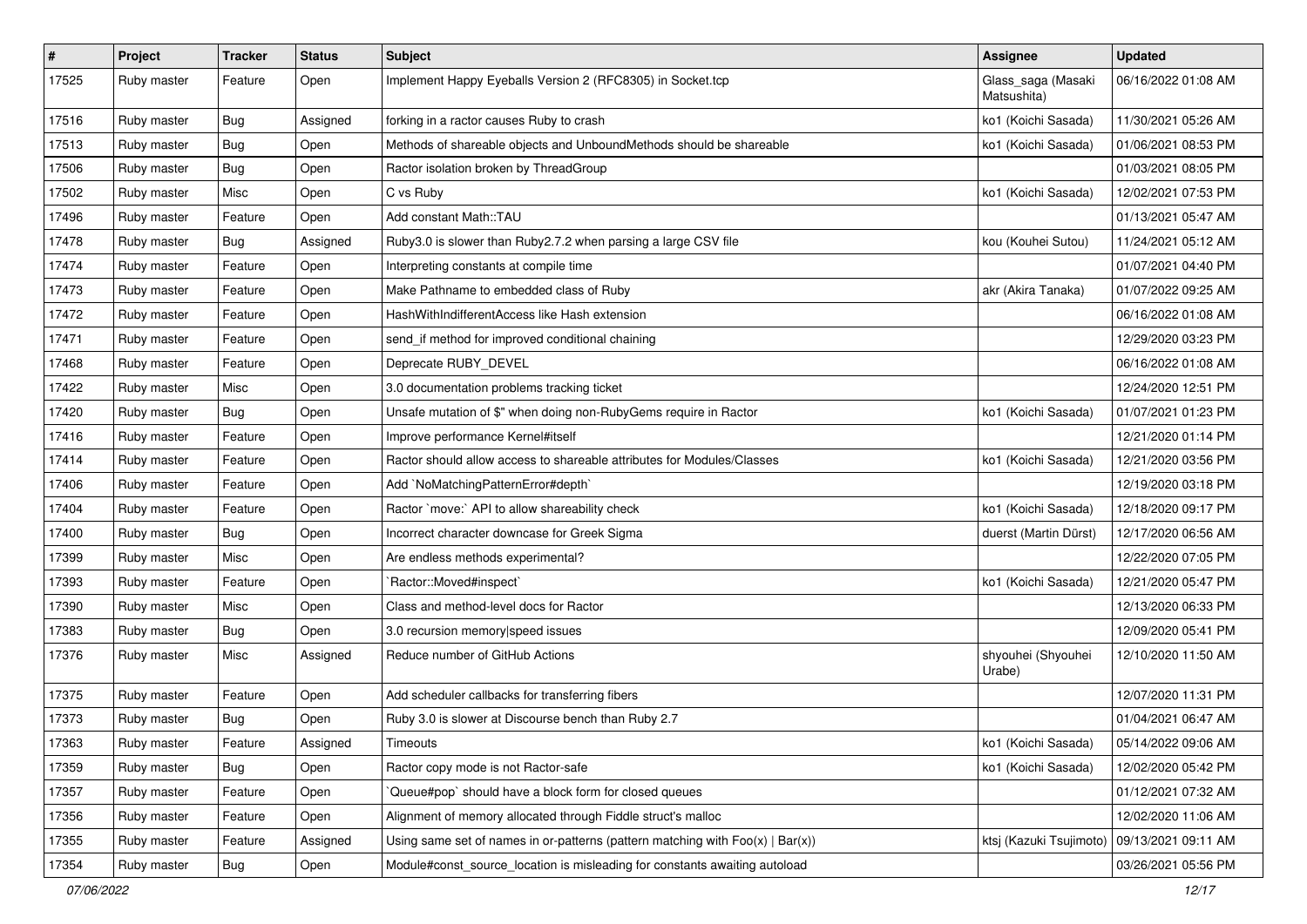| $\sharp$ | Project     | <b>Tracker</b> | <b>Status</b> | Subject                                                                                       | <b>Assignee</b>              | <b>Updated</b>      |
|----------|-------------|----------------|---------------|-----------------------------------------------------------------------------------------------|------------------------------|---------------------|
| 17353    | Ruby master | Feature        | Open          | Functional chaining operator                                                                  |                              | 11/30/2020 03:29 AM |
| 17339    | Ruby master | Feature        | Assigned      | Semantic grouping with BigDecimal#to_s                                                        | mrkn (Kenta Murata)          | 12/20/2021 12:39 PM |
| 17337    | Ruby master | Bug            | Open          | Don't embed Ruby build-time configuration in Ruby                                             |                              | 12/21/2020 04:17 PM |
| 17333    | Ruby master | Feature        | Open          | Enumerable#many?                                                                              |                              | 12/11/2020 03:38 AM |
| 17330    | Ruby master | Feature        | Open          | Object#non                                                                                    |                              | 01/25/2021 03:54 PM |
| 17326    | Ruby master | Feature        | Open          | Add Kernel#must! to the standard library                                                      |                              | 06/22/2022 04:10 PM |
| 17325    | Ruby master | Feature        | Open          | Adds Fiber#cancel, which forces a Fiber to break/return                                       |                              | 11/19/2020 12:34 AM |
| 17316    | Ruby master | Feature        | Open          | On memoization                                                                                |                              | 05/13/2022 11:32 AM |
| 17315    | Ruby master | Feature        | Open          | Hash #transform                                                                               |                              | 11/13/2020 08:38 PM |
| 17311    | Ruby master | Feature        | Open          | Improve performance Array#deconstruct & Array#to_ary                                          |                              | 11/08/2020 07:12 AM |
| 17309    | Ruby master | Misc           | Open          | URI escape being deprecated, yet there is no replacement                                      |                              | 11/11/2020 12:52 AM |
| 17298    | Ruby master | Feature        | Open          | Ractor's basket communication APIs                                                            |                              | 11/13/2020 04:16 PM |
| 17297    | Ruby master | Feature        | Assigned      | Feature: Introduce Pathname.mktmpdir                                                          | akr (Akira Tanaka)           | 08/30/2021 06:51 AM |
| 17296    | Ruby master | Feature        | Assigned      | Feature: Pathname#chmod use FileUtils.chmod instead of File                                   | akr (Akira Tanaka)           | 08/30/2021 06:51 AM |
| 17295    | Ruby master | Feature        | Assigned      | Feature: Create a directory and file with Pathname#touch                                      | akr (Akira Tanaka)           | 09/28/2021 01:20 AM |
| 17294    | Ruby master | Feature        | Assigned      | Feature: Allow method chaining with Pathname#mkpath Pathname#rmtree                           | akr (Akira Tanaka)           | 08/30/2021 06:52 AM |
| 17291    | Ruby master | Feature        | Assigned      | Optimize __send__ call                                                                        | matz (Yukihiro<br>Matsumoto) | 01/12/2021 05:47 AM |
| 17290    | Ruby master | Feature        | Open          | Syntax sugar for boolean keyword argument                                                     |                              | 10/29/2020 04:51 AM |
| 17289    | Ruby master | Bug            | Assigned      | Time#strftime occurs Segmentation Fault on ruby-2.7.2p137                                     | shyouhei (Shyouhei<br>Urabe) | 11/05/2020 07:57 AM |
| 17288    | Ruby master | Feature        | Open          | Optimize _send_ call with a literal method name                                               | matz (Yukihiro<br>Matsumoto) | 10/30/2020 12:17 AM |
| 17286    | Ruby master | Feature        | Open          | 'Ractor.new' should accept 'move: true'                                                       |                              | 11/08/2020 03:01 AM |
| 17285    | Ruby master | Feature        | Open          | Less strict `Ractor.select`                                                                   |                              | 10/26/2020 03:15 AM |
| 17279    | Ruby master | Feature        | Open          | Allow a negative step in Range#step with a block                                              | matz (Yukihiro<br>Matsumoto) | 10/22/2020 02:23 AM |
| 17263    | Ruby master | Bug            | Open          | Fiber context switch degrades with number of fibers, limit on number of fibers                |                              | 01/31/2022 02:47 PM |
| 17258    | Ruby master | Feature        | Open          | Oneshot Branch Coverage                                                                       |                              | 10/09/2020 08:26 PM |
| 17210    | Ruby master | Feature        | Open          | More readable and useful `Set#inspect`                                                        | knu (Akinori MUSHA)          | 05/19/2021 10:12 PM |
| 17208    | Ruby master | Feature        | Open          | Add `Set#compact` and `Set#compact!` methods                                                  |                              | 11/05/2020 10:44 AM |
| 17206    | Ruby master | Feature        | Open          | Introduce new Regexp option to avoid global MatchData allocations                             |                              | 10/28/2020 10:43 PM |
| 17199    | Ruby master | Misc           | Open          | id outputed by inspect and to_s output does not allow to find actual object_id and vice-versa |                              | 10/20/2020 09:35 PM |
| 17196    | Ruby master | <b>Bug</b>     | Assigned      | Segmentation Fault with Socket#close in Ractors                                               | ko1 (Koichi Sasada)          | 03/20/2022 01:52 PM |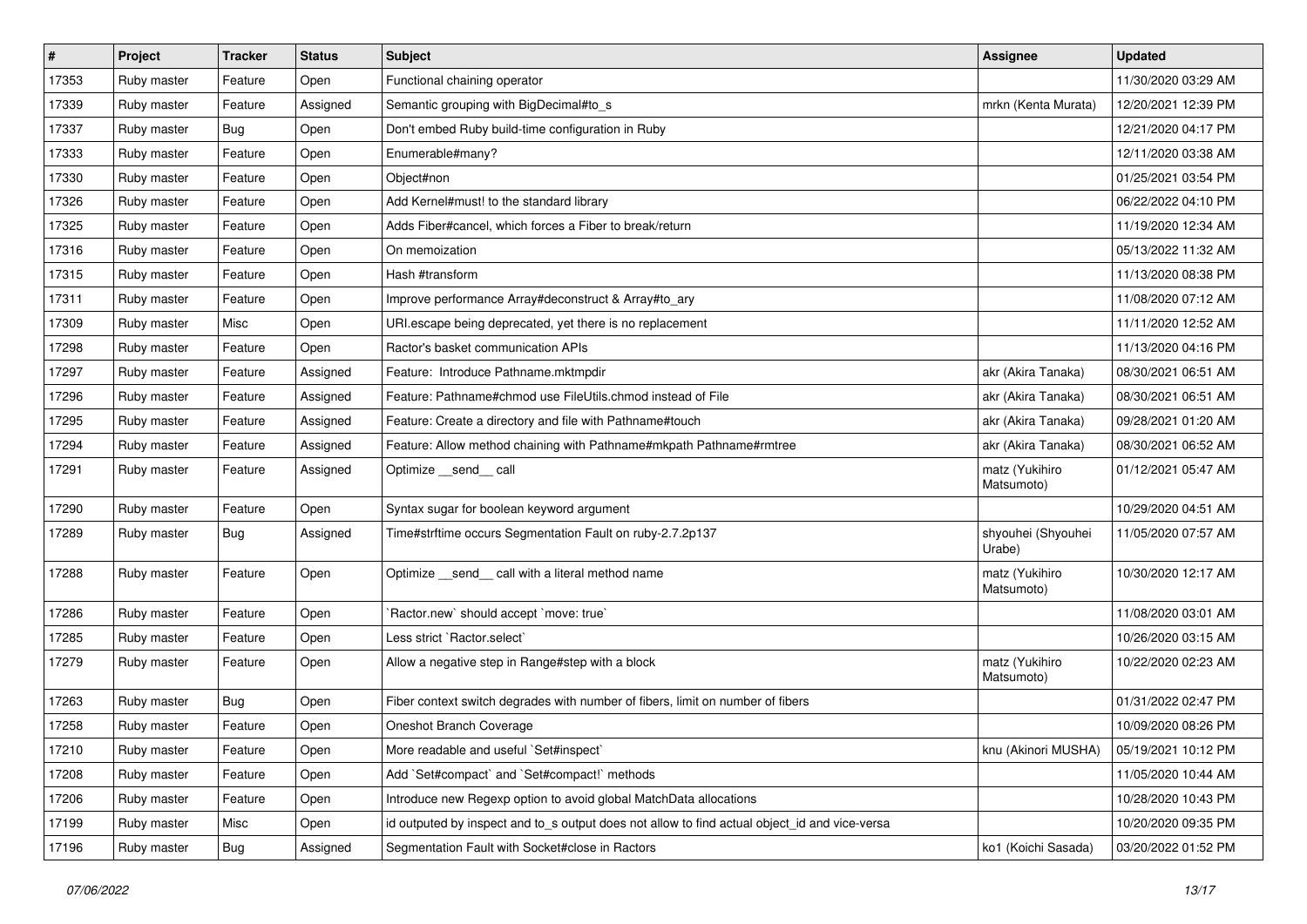| $\pmb{\#}$ | Project     | <b>Tracker</b> | <b>Status</b> | Subject                                                                                               | <b>Assignee</b>              | <b>Updated</b>      |
|------------|-------------|----------------|---------------|-------------------------------------------------------------------------------------------------------|------------------------------|---------------------|
| 17184      | Ruby master | Feature        | Open          | No stdlib function to perform simple string replacement                                               | matz (Yukihiro<br>Matsumoto) | 02/23/2021 09:27 PM |
| 17180      | Ruby master | Bug            | Open          | Ractor and constant referencing                                                                       |                              | 09/20/2020 05:43 PM |
| 17174      | Ruby master | Misc           | Open          | Error relocating, symbol not found" error when compiling a native extension on Alpine with Ruby >=2.4 |                              | 10/06/2020 11:19 AM |
| 17173      | Ruby master | Feature        | Open          | open-uri I ciphers IIIIIII                                                                            | akr (Akira Tanaka)           | 09/25/2020 09:17 AM |
| 17166      | Ruby master | Feature        | Open          | net/http not supporting unix domain sockets                                                           |                              | 09/12/2020 02:51 PM |
| 17165      | Ruby master | Feature        | Open          | Add 'filter' and 'flatten' keywords to 'Enumerable#map'                                               |                              | 09/13/2020 09:41 AM |
| 17163      | Ruby master | Feature        | Open          | Rename `begin`                                                                                        |                              | 09/09/2020 03:04 AM |
| 17159      | Ruby master | Bug            | Open          | extend 'define_method' for Ractor                                                                     |                              | 10/29/2020 04:06 PM |
| 17156      | Ruby master | Feature        | Open          | Refinements per directory tree                                                                        |                              | 12/07/2020 05:19 AM |
| 17155      | Ruby master | Feature        | Open          | Add a Diggable mixin                                                                                  |                              | 09/05/2020 02:08 PM |
| 17154      | Ruby master | Misc           | Open          | Update Pathname Documentation to Clarify Expected Behavior                                            | akr (Akira Tanaka)           | 09/05/2020 01:18 PM |
| 17151      | Ruby master | Feature        | Open          | Support multiple builtin ruby code for implimatation in Ruby & C                                      |                              | 09/05/2020 01:41 AM |
| 17148      | Ruby master | Feature        | Open          | stdbuf(1) support                                                                                     |                              | 09/07/2020 04:12 AM |
| 17146      | Ruby master | Bug            | Open          | Queue operations are allowed after it is frozen                                                       |                              | 10/20/2021 08:32 PM |
| 17143      | Ruby master | Feature        | Open          | Improve support for warning categories                                                                |                              | 11/20/2020 01:05 PM |
| 17142      | Ruby master | Bug            | Open          | Ruby fails to build in AIX                                                                            |                              | 03/20/2021 07:08 AM |
| 17140      | Ruby master | Feature        | Open          | Merge Enumerable#grep(_v) with Enumerable#select/reject                                               |                              | 02/10/2021 07:56 AM |
| 17137      | Ruby master | Misc           | Open          | Cooperation on maintaining official docker ruby images                                                |                              | 09/02/2020 05:03 PM |
| 17134      | Ruby master | Feature        | Open          | Add resolv_timeout to TCPSocket                                                                       |                              | 12/10/2020 09:09 AM |
| 17127      | Ruby master | Feature        | Open          | Some TrueClass methods are faster if implemented in Ruby                                              |                              | 11/05/2020 07:11 AM |
| 17121      | Ruby master | Feature        | Open          | Remove ENV#index                                                                                      |                              | 08/13/2020 09:58 AM |
| 17115      | Ruby master | Feature        | Open          | Optimize String#casecmp? for ASCII strings                                                            |                              | 08/15/2020 03:48 AM |
| 17111      | Ruby master | Feature        | Assigned      | Improve performance of Net::HTTPHeader#set_form by 40%                                                | naruse (Yui NARUSE)          | 08/10/2020 05:36 AM |
| 17099      | Ruby master | Feature        | Open          | Remove boolean argument and warning from Module#attr                                                  |                              | 12/18/2020 04:15 AM |
| 17097      | Ruby master | Feature        | Open          | `map_min`, `map_max`                                                                                  |                              | 01/13/2021 01:24 AM |
| 17056      | Ruby master | Feature        | Open          | Array#index: Allow specifying the position to start search as in String#index                         |                              | 09/25/2020 01:41 PM |
| 17053      | Ruby master | Misc           | Open          | RDoc for Hash Keys                                                                                    |                              | 07/28/2020 01:21 AM |
| 17047      | Ruby master | Feature        | Open          | Support parameters for MAIL FROM and RCPT TO                                                          |                              | 12/06/2021 08:16 PM |
| 17040      | Ruby master | Feature        | Open          | cleanup include/ruby/backward*                                                                        |                              | 08/26/2020 07:07 AM |
| 17037      | Ruby master | <b>Bug</b>     | Open          | rounding of Rational#to_f                                                                             |                              | 08/26/2020 03:54 AM |
| 17036      | Ruby master | Feature        | Open          | Regexp deconstruction keys to allow pattern matching                                                  |                              | 07/19/2020 02:45 PM |
| 17016      | Ruby master | Feature        | Open          | Enumerable#accumulate                                                                                 |                              | 04/27/2021 03:14 PM |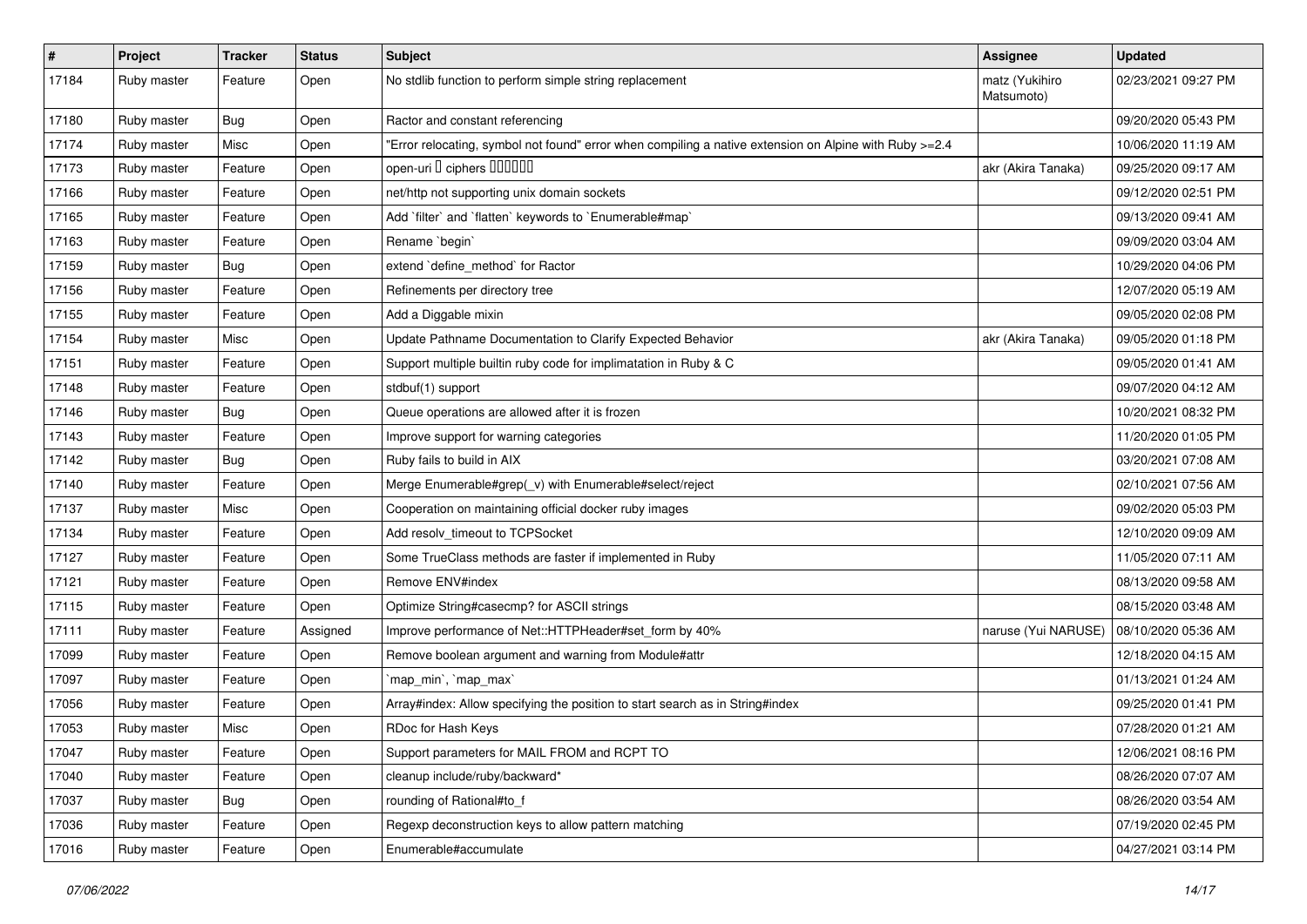| $\vert$ # | Project     | <b>Tracker</b> | <b>Status</b> | <b>Subject</b>                                                                                | <b>Assignee</b>              | <b>Updated</b>      |
|-----------|-------------|----------------|---------------|-----------------------------------------------------------------------------------------------|------------------------------|---------------------|
| 17006     | Ruby master | Feature        | Open          | Let `Kernel#Hash` take a block to provide the default value                                   |                              | 07/04/2020 07:51 AM |
| 17004     | Ruby master | Feature        | Open          | Provide a way for methods to omit their return value                                          |                              | 07/20/2020 05:44 AM |
| 17001     | Ruby master | Feature        | Open          | [Feature] Dir.scan to yield dirent for efficient and composable recursive directory scaning   |                              | 06/30/2020 07:57 PM |
| 16997     | Ruby master | <b>Bug</b>     | Open          | IO#gets converts some \r\n to \n with universal_newline: false                                |                              | 08/26/2020 05:20 PM |
| 16995     | Ruby master | Feature        | Open          | Sets: <=> should be specialized                                                               |                              | 06/26/2020 08:43 PM |
| 16993     | Ruby master | Feature        | Open          | Sets: from hash keys using Hash#key_set                                                       |                              | 06/27/2020 05:44 AM |
| 16992     | Ruby master | Feature        | Open          | Sets: officially ordered                                                                      | matz (Yukihiro<br>Matsumoto) | 09/03/2020 02:08 PM |
| 16991     | Ruby master | Feature        | Open          | Sets: add Set#join                                                                            |                              | 06/26/2020 08:29 PM |
| 16990     | Ruby master | Feature        | Open          | Sets: operators compatibility with Array                                                      |                              | 02/22/2021 11:37 PM |
| 16989     | Ruby master | Feature        | Open          | Sets: need $\Psi$                                                                             | knu (Akinori MUSHA)          | 02/18/2022 02:57 AM |
| 16987     | Ruby master | Feature        | Open          | Enumerator::Lazy vs Array methods                                                             |                              | 07/15/2020 04:56 PM |
| 16986     | Ruby master | Feature        | Open          | Anonymous Struct literal                                                                      | matz (Yukihiro<br>Matsumoto) | 01/15/2022 04:57 PM |
| 16985     | Ruby master | Feature        | Open          | Improve `pp` for `Hash` and `String`                                                          | akr (Akira Tanaka)           | 06/26/2020 09:51 AM |
| 16978     | Ruby master | Feature        | Open          | Ruby should not use realpath for __FILE_                                                      | nobu (Nobuyoshi<br>Nakada)   | 04/01/2022 11:30 AM |
| 16971     | Ruby master | Feature        | Open          | weak_ref&.some_method should behave like object&.some_method                                  |                              | 06/19/2020 03:17 PM |
| 16968     | Ruby master | Feature        | Open          | Remove `\$IGNORECASE` from English.rb                                                         |                              | 06/18/2020 04:34 AM |
| 16963     | Ruby master | Feature        | Assigned      | Remove English.rb from Ruby 2.8/3.0                                                           | hsbt (Hiroshi<br>SHIBATA)    | 06/19/2020 09:48 AM |
| 16960     | Ruby master | Feature        | Open          | Feedback regarding => in 'As' Pattern Matching                                                |                              | 06/13/2020 12:32 AM |
| 16959     | Ruby master | <b>Bug</b>     | Open          | Weakmap has specs and third-party usage despite being a private API                           |                              | 06/13/2020 08:54 PM |
| 16952     | Ruby master | Feature        | Open          | Kernel.exec gives an incorrect error message when passed a script with a non-existing shebang |                              | 06/11/2020 08:40 PM |
| 16951     | Ruby master | <b>Bug</b>     | Assigned      | Consistently referer dependencies                                                             | hsbt (Hiroshi<br>SHIBATA)    | 06/17/2021 06:15 AM |
| 16946     | Ruby master | Feature        | Open          | Add an 'intersperse' method                                                                   |                              | 06/11/2020 01:47 AM |
| 16937     | Ruby master | Feature        | Assigned      | Add DNS over HTTP to Resolv                                                                   | akr (Akira Tanaka)           | 12/10/2020 09:15 AM |
| 16929     | Ruby master | Feature        | Open          | Add GC.start(compact: true)                                                                   |                              | 06/01/2020 03:42 PM |
| 16928     | Ruby master | Feature        | Open          | Array#include_all? & Array#include_any?                                                       |                              | 06/01/2020 09:27 PM |
| 16927     | Ruby master | <b>Bug</b>     | Open          | String#tr won't return the expected result for some sign with diacritics                      |                              | 06/01/2020 05:24 AM |
| 16924     | Ruby master | Feature        | Open          | instance_eval equivalent for RubyVM::InstructionSequence                                      |                              | 05/30/2020 03:49 PM |
| 16920     | Ruby master | <b>Bug</b>     | Open          | TestThread#test_signal_at_join fails on aarch64                                               |                              | 12/07/2021 02:17 PM |
| 16913     | Ruby master | Feature        | Open          | Add `ARGF#each_io`                                                                            |                              | 05/25/2020 11:33 PM |
| 16905     | Ruby master | <b>Bug</b>     | Open          | Ruby required to build Ruby on Haiku?                                                         |                              | 05/24/2020 08:08 AM |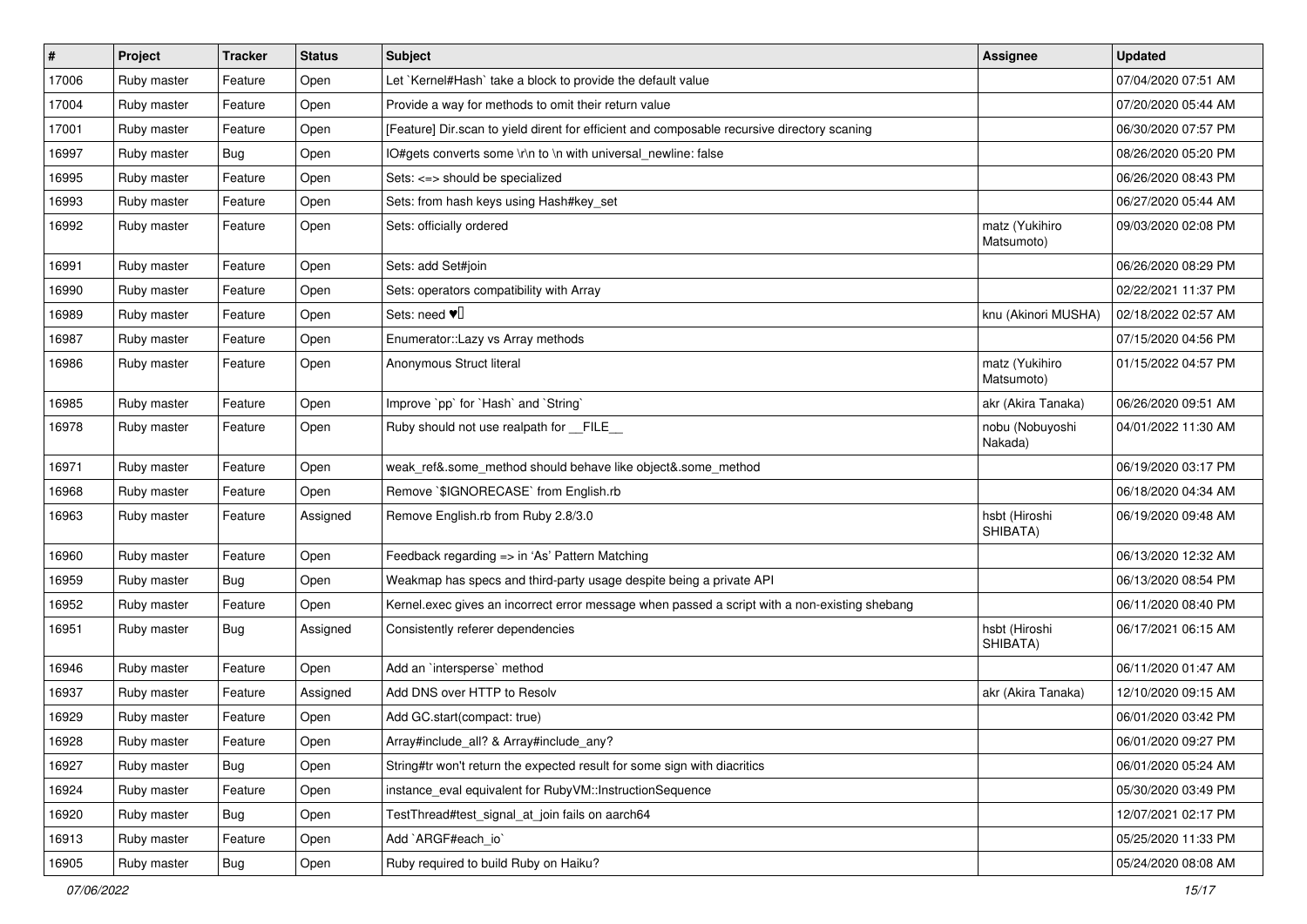| $\vert$ # | Project     | <b>Tracker</b> | <b>Status</b> | Subject                                                                                                                        | <b>Assignee</b>              | <b>Updated</b>      |
|-----------|-------------|----------------|---------------|--------------------------------------------------------------------------------------------------------------------------------|------------------------------|---------------------|
| 16899     | Ruby master | Feature        | Open          | Add method `Array#both_end`                                                                                                    |                              | 05/18/2020 01:44 AM |
| 16898     | Ruby master | Feature        | Open          | Modify the syntax of -> lambda expressions in ruby3                                                                            |                              | 05/19/2020 02:02 AM |
| 16897     | Ruby master | Feature        | Open          | General purpose memoizer in Ruby 3 with Ruby 2 performance                                                                     |                              | 06/26/2020 03:51 PM |
| 16895     | Ruby master | Misc           | Open          | Request for cooperation: Try your applications/libraries with master branch and debug options                                  |                              | 05/15/2020 11:51 PM |
| 16894     | Ruby master | Feature        | Open          | Integer division for Ruby 3                                                                                                    | matz (Yukihiro<br>Matsumoto) | 05/18/2020 03:41 PM |
| 16842     | Ruby master | <b>Bug</b>     | Assigned      | inspect` prints the UTF-8 character U+0085 (NEXT LINE) verbatim even though it is not printable                                | duerst (Martin Dürst)        | 02/26/2021 05:43 AM |
| 16838     | Ruby master | Feature        | Open          | Enumerator::ArithmeticSequence missing allocator for #clone and #dup                                                           |                              | 05/18/2020 10:44 PM |
| 16836     | Ruby master | Bug            | Assigned      | configure-time LDFLAGS leak into ruby pkg-config file                                                                          | nobu (Nobuyoshi<br>Nakada)   | 08/14/2021 09:10 AM |
| 16833     | Ruby master | Feature        | Open          | Add Enumerator#empty?                                                                                                          |                              | 05/06/2020 07:55 PM |
| 16829     | Ruby master | <b>Bug</b>     | Open          | Exceptions raised from within an enumerated method lose part of their stacktrace                                               |                              | 05/20/2022 07:25 PM |
| 16820     | Ruby master | <b>Bug</b>     | Open          | LEGAL is out of sync                                                                                                           |                              | 08/19/2020 11:08 AM |
| 16819     | Ruby master | <b>Bug</b>     | Assigned      | Line reporting off by one when reporting line of a hash?                                                                       | ko1 (Koichi Sasada)          | 06/16/2020 05:57 PM |
| 16818     | Ruby master | Feature        | Open          | Rename `Range#%` to `Range#/`                                                                                                  |                              | 05/07/2020 08:49 AM |
| 16817     | Ruby master | Feature        | Open          | attr_predicate or attr_query or attr_something for ? methods                                                                   |                              | 12/23/2021 11:44 PM |
| 16816     | Ruby master | Feature        | Open          | Prematurely terminated Enumerator should stay terminated                                                                       |                              | 04/09/2021 09:24 PM |
| 16810     | Ruby master | Bug            | Open          | ruby segfaults on s390x with musl libc                                                                                         |                              | 03/05/2021 01:38 AM |
| 16805     | Ruby master | Misc           | Assigned      | Coroutine's license is unclear                                                                                                 | ReiOdaira (Rei<br>Odaira)    | 07/01/2021 10:09 PM |
| 16803     | Ruby master | Misc           | Open          | Discussion: those internal macros reside in public API headers                                                                 |                              | 05/14/2020 12:27 PM |
| 16795     | Ruby master | Feature        | Open          | build ruby.exe on Windows against ruby-static.lib omitting x64-vcruntime-ruby.dll (no '--enable-shared'<br>option for Windows) |                              | 04/17/2020 01:22 PM |
| 16794     | Ruby master | Feature        | Open          | <b>Rightward operators</b>                                                                                                     |                              | 09/10/2020 09:34 PM |
| 16791     | Ruby master | Feature        | Open          | Shortcut for Process::Status.exitstatus                                                                                        |                              | 05/19/2020 03:16 AM |
| 16790     | Ruby master | Feature        | Open          | string format and refinements                                                                                                  |                              | 04/16/2020 03:06 AM |
| 16781     | Ruby master | Feature        | Open          | alias :fold :reduce                                                                                                            |                              | 05/16/2020 08:28 AM |
| 16776     | Ruby master | <b>Bug</b>     | Assigned      | Regression in coverage library                                                                                                 | ko1 (Koichi Sasada)          | 11/24/2021 07:26 AM |
| 16773     | Ruby master | Feature        | Open          | Reduce allocations in net/http                                                                                                 |                              | 04/10/2020 11:36 AM |
| 16761     | Ruby master | Feature        | Open          | Add an API to move the entire heap, as to make testing GC.compact compatibility easier                                         |                              | 05/07/2020 04:03 PM |
| 16757     | Ruby master | Feature        | Open          | Add intersection to Range                                                                                                      |                              | 01/22/2022 07:26 AM |
| 16755     | Ruby master | Feature        | Open          | warning: `if' at the end of line without an expression                                                                         |                              | 04/03/2020 11:28 PM |
| 16752     | Ruby master | Feature        | Open          | :private param for const_set                                                                                                   |                              | 04/03/2020 12:35 AM |
| 16750     | Ruby master | Misc           | Open          | Change typedef of VALUE for better type checking                                                                               |                              | 04/03/2020 02:34 AM |